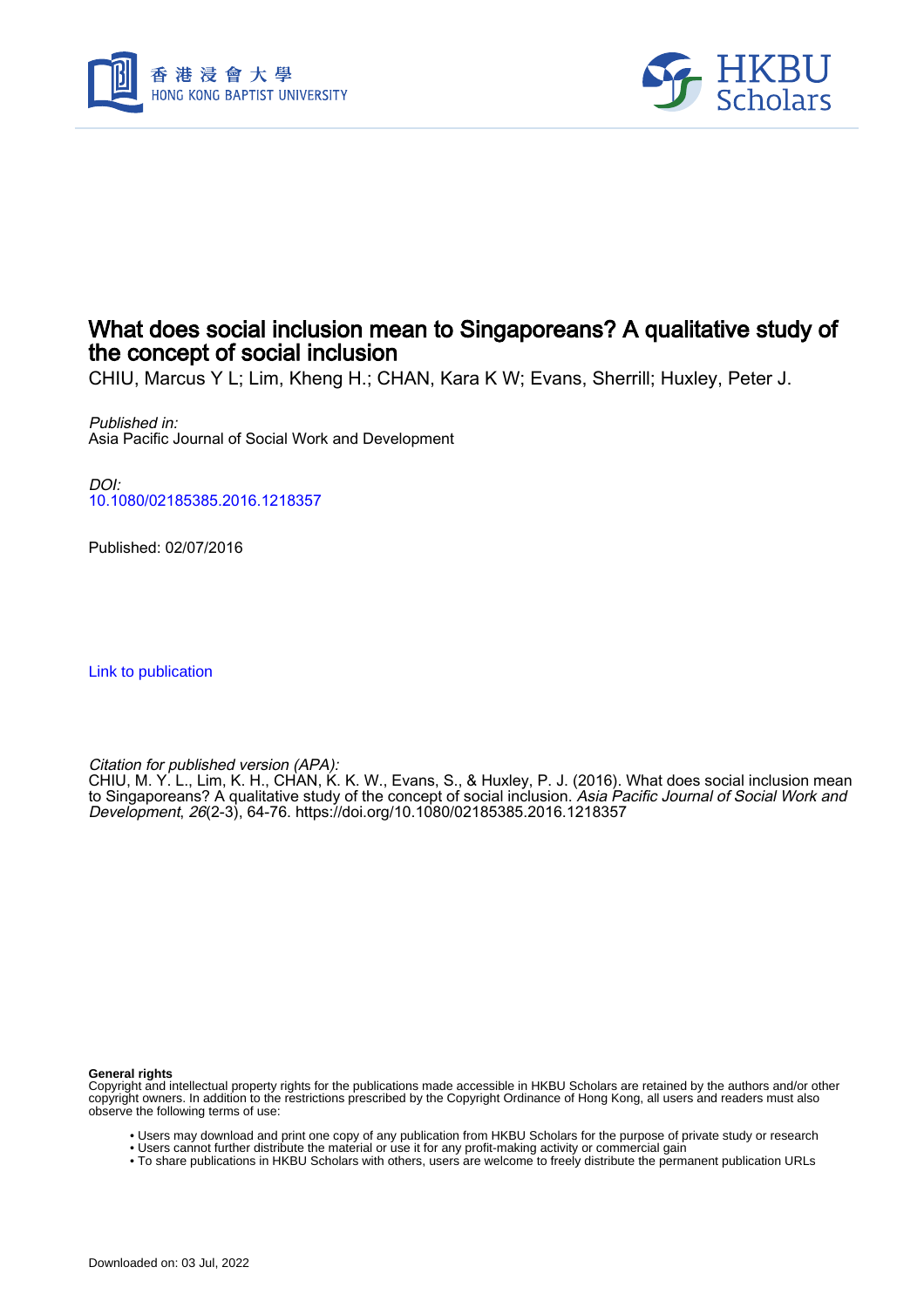# **Title: What does social inclusion mean to Singaporeans? A qualitative study of the concept**

**of social inclusion**

## Authors:

Marcus Yu-Lung Chiu\* Department of Social Work, Faculty of Social Sciences National University of Singapore, Singapore Email: mchiu@nus.edu.sg

Lim Kheng Hwee Department of Social Work, Faculty of Social Sciences National University of Singapore, Singapore Email: a0071891@nus.edu.sg

Kara Chan Department of Communication Studies Hong Kong Baptist University, Hong Kong Tel: (852) 3411 7836 Fax: (852) 3411 7890 Email: karachan@hkbu.edu.hk

Sherrill Evans School of Human Sciences Swansea University, United Kingdom Email: S.Evans@swansea.ac.uk

Peter J. Huxley Centre for Mental Health and Society School of Social Sciences, Bangor University Wales, United Kingdom Email: [P.Huxley@bangor.ac.uk](mailto:P.Huxley@bangor.ac.uk)

## **\*Correspondent Author**

**Chiu, M.Y.L., Lim, K.H., Chan, K., Evans, S., and Huxley, P.J., (2016) What does social inclusion mean to Singaporeans? A qualitative study of the concept of social inclusion,** *Asia Pacific Journal of Social Work and Development***, DOI:10.1080/02185385.2016.1218357 (published online)**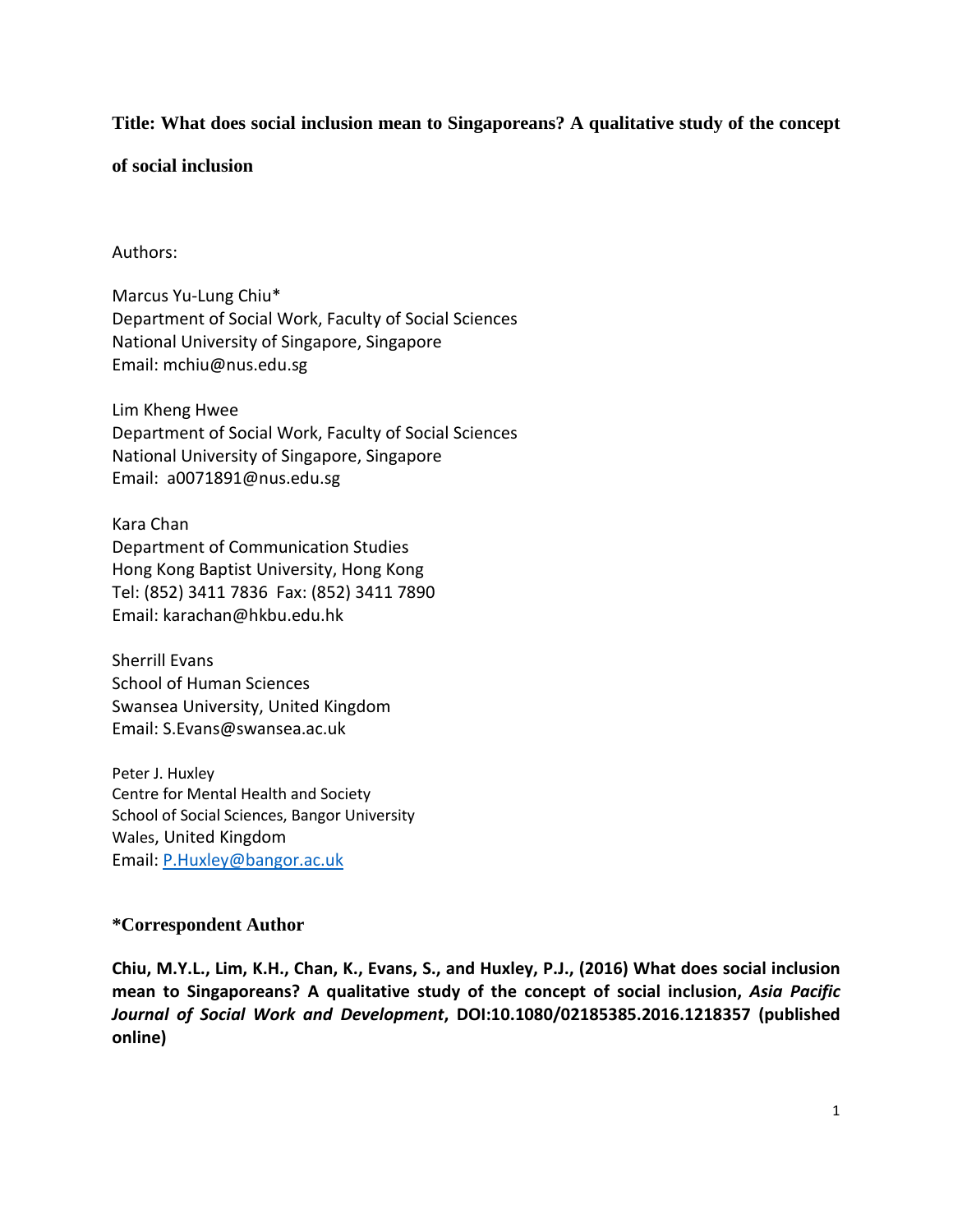#### **Abstract**

In recent years, the term "social inclusion" has more frequently been mentioned in policy initiatives than academic debates in an Asian context that is characterised by fast economic growth, widening poverty gap, ageing populations, and prevalent stigma situation for disabled and marginal groups. It may be particularly meaningful to understand what social inclusion means to the people on the ground, in leading societies like Singapore. This paper presents the qualitative findings of seven focus group discussions with a total of 51 participants of different background, including social workers, social work students, users of mental health services, older community dwellers, adults and youth leaders. The concepts are by and large similar to those found in Hong Kong (Chan et al, 2013; 2015; 2016) and UK (Huxley et al, 2008; 2016), surrounding access and opportunities to basic dimensions of community living, but there are also several interesting and unique observations with regard to social inclusion.

Keywords: Social Inclusion, Singapore, Concept Mapping

Number of Words: 5619

Number of Diagram: 3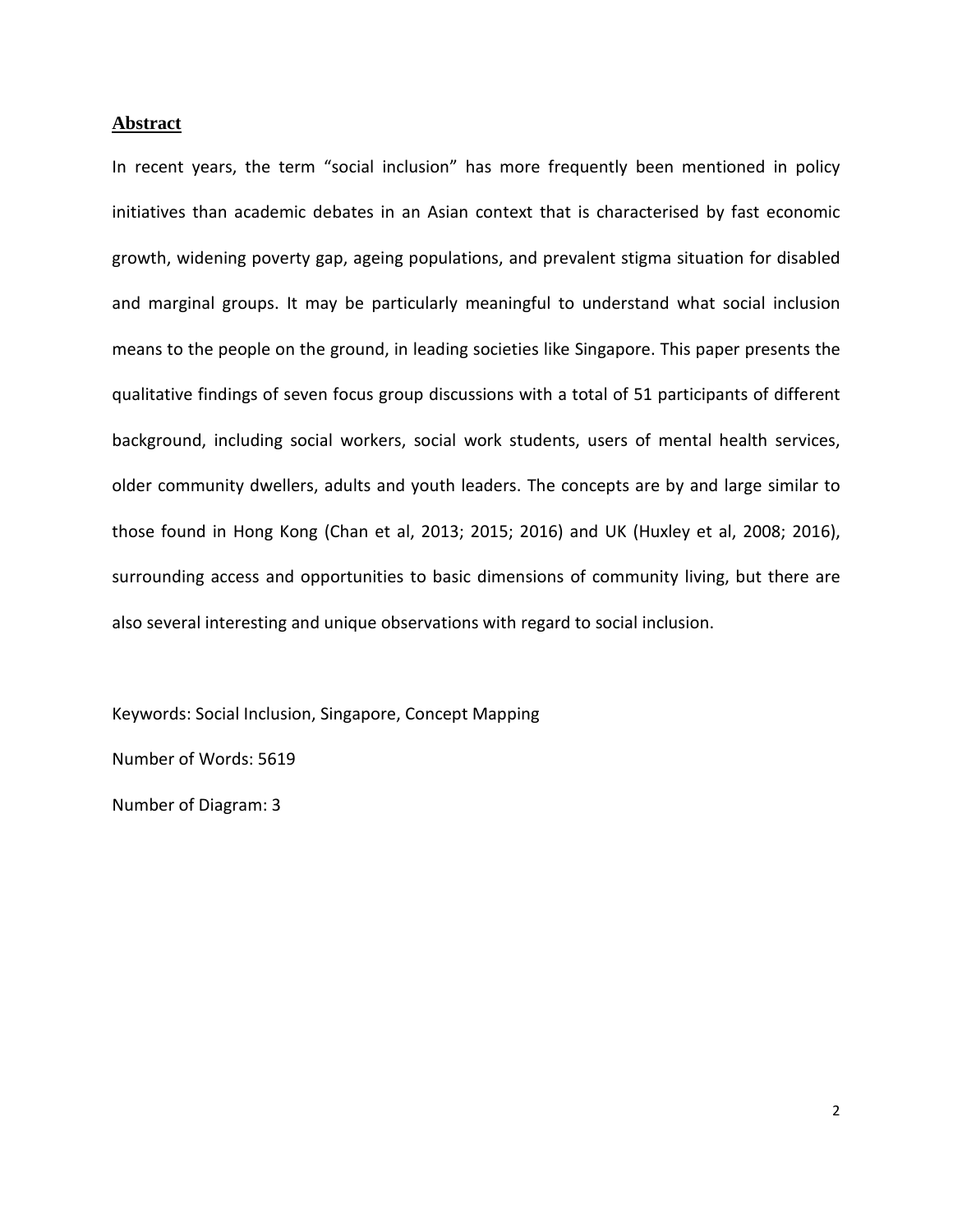**Title: What does social inclusion mean to Singaporeans? A qualitative study of the concept of social inclusion**

#### **Introduction**

The concept of social inclusion was first conceived in France in the 1970s to refer to groups who were being excluded from the social security system (Burchardt, Le Grand & Piachaurd, 2002). It continued to gain attention in the 1980s in the entire of Europe and in 1997, the Social Exclusion Unit (SEU) was set up by the United Kingdom (UK) government to address issues of exclusion (Social Exclusion Unit, 2004). Now, many countries, like Australia (Hayes, Gray & Edwards, 2008), Nepal (Acharya, 2007), Hong Kong (Hong Kong Government, 2013), Singapore (Lee, 2012) and the United States (Wilson, 1987), and international organisations, like the European Union (EU) (European Commission, n.d.) and the United Nations (UN) (Division for Social Policy and Development, n.d.) adopt social inclusion as part of their policy or practice agenda.

Many definitions of the term social inclusion/social exclusion exist, including that by the United Nations Educational, Scientific and Cultural Organisation (UNESCO), UK's SEU, EU and Australia's Social Inclusion Unit (Hayes et al., 2008). According to UNESCO's definition, social inclusion is seen as a "society for all in which every individual, each with rights and responsibilities, has an active role to play" (Division for Social Policy and Development, n.d.).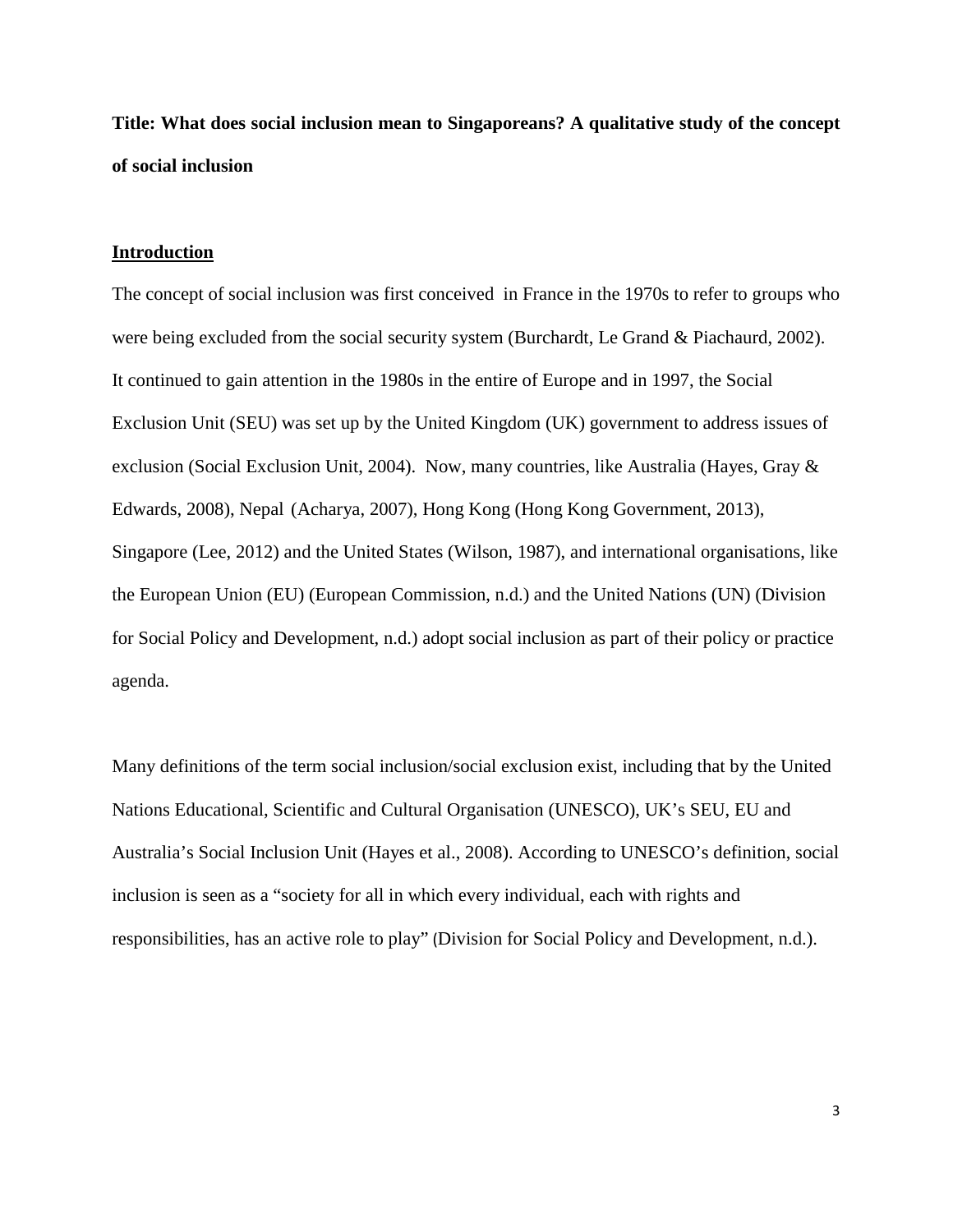On the other hand, social exclusion, putting the various definitions together, happens when an individual is unable, either due to a lack of abilities or opportunities, to gain access to resources, goods and services despite having an interest to do so. The person is also unable to get involved in normal relationships and activities in all arenas. Consequently, the individual's life chances and quality of life are affected and these in turn, worsen the level of inclusion for the individual. Justice and the solidarity of the society are also compromised in the process.

Despite the widespread use of the term "social inclusion" by many countries around the world, the concept of social inclusion does not seem to be as established in the Asian society. "*She hui bao rong*" (social tolerance), "*she hui rong he*" (social integration) and "*she hui gong rong*" (social mutual integration) are a few Chinese terms that have similar meanings to "social inclusion" whereas "*penyertaan sosial*" (social participation), and "*penglibatan sosial*" (social involvement) are the Malay representatives of the term. The terms individually imply certain important concepts of social inclusion, like being tolerant and accepting of one another, and being able to enter society, participate and be involved in it. However, there is no exact match for "social inclusion" in either language. This reflets that "social inclusion" is a still a relatively new concept in the Asia although a few countries like Hong Kong and Singapore have already adopted it as part of their policy agenda.

In Singapore, social inclusion is frequently being represented by the term "an inclusive society" (Lee, 2012) where "No one is being left behind" (Lee, 2012). The government seeks to ensure that every Singaporean has access to resources and services that cater to their basic needs, and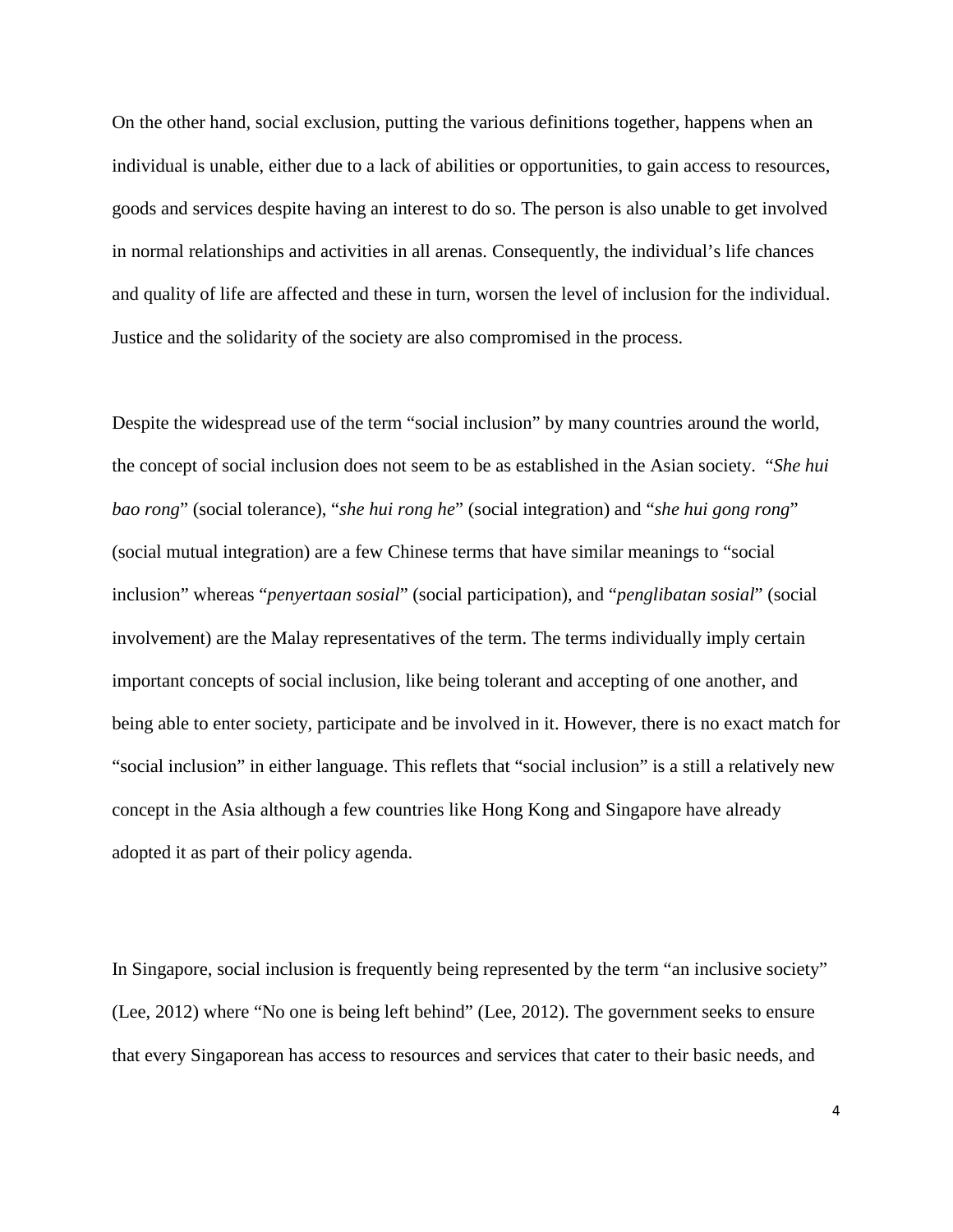these include healthcare, education and public housing (Lee, 2012). There are also strong efforts to ensure that equal opportunities are being given to every citizen to succeed in life such that social mobility is possible (Lee, 2012). For those who require extra assistance, the government, alongside the community, steps in to provide the necessary aid.

In recent years, issues that have impinged on the level of social inclusion, like widening income gap, rising cost of living and slowing social mobility have become more prominent (Institute of Policy Studies, 2012). The government has thus responded with various initiatives, like workfare for the low wage workers, various initiatives to ensure fairer competition in education, and also helping older people cope with rising healthcare costs (The Straits Times, 2012).

With regards to the groups that are disadvantaged, special attention has been given to the group with physical and disabilities in recent years. In 2013, Singapore ratified the United Nations Convention on the Rights of Persons with Disabilities and the two Singapore's Enabling Masterplans,  $2007 - 2011$  and  $2012 - 2016$ , set out how Singapore intends to build an inclusive society for persons with disabilities.

Although there is a strong government intention to make Singapore "an inclusive society", there have been recent calls for the government to do more (Chiang, 2012; Liu, 2012). However, no actual study has been done in Singapore to find out what ordinary citizens understand by the term 'Social Inclusion", whether it aligns with what the government puts forth or with the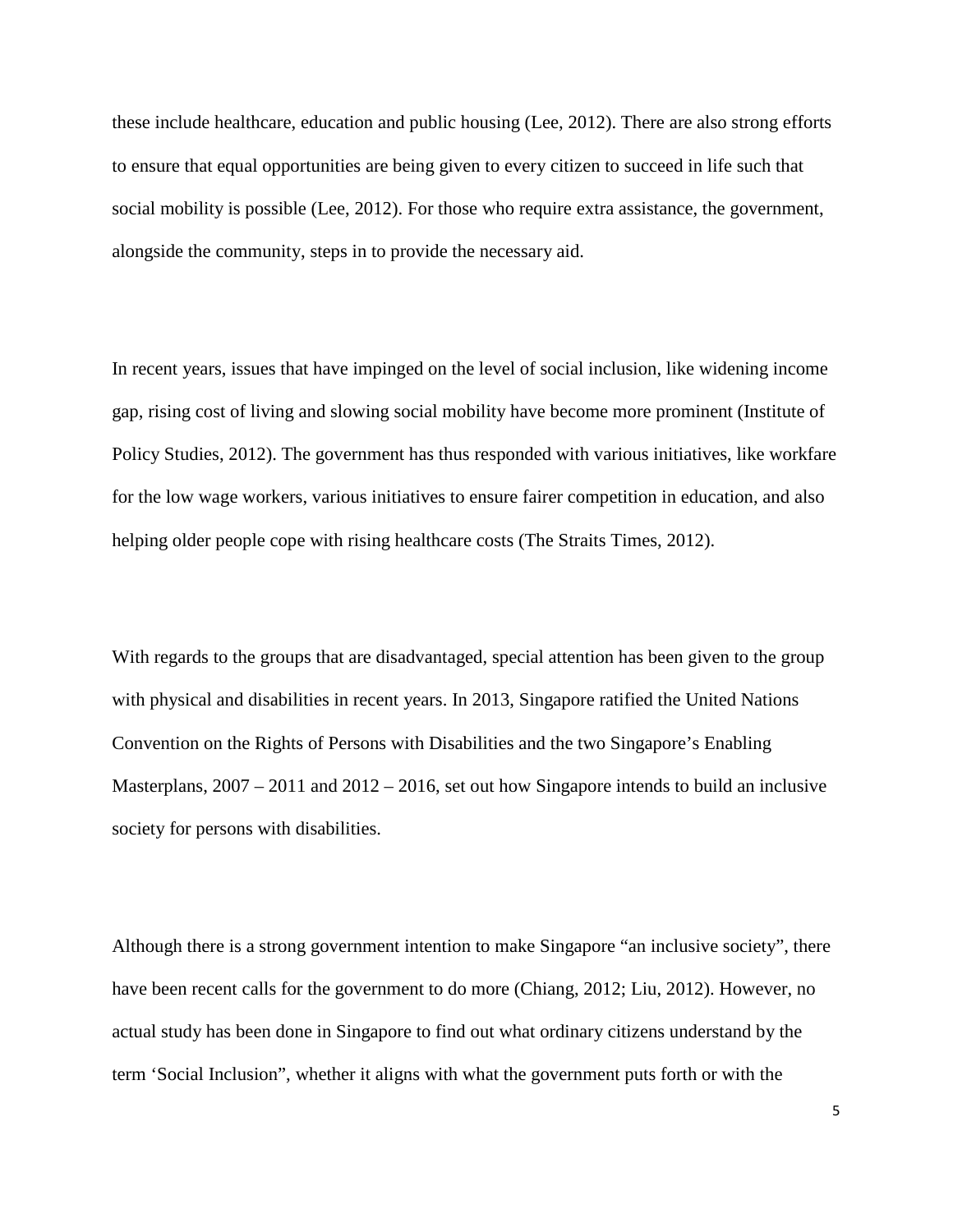international understanding of social inclusion and what more can be done to further the cause of making Singapore a more inclusive society. The study and pursuit of social inclusion is important to Social Work because it involves a fundamental issue of equality in society and the opportunities available for disadvantaged groups to improve their well-being in life; both of which are important principles laid in the Code of Ethics by the National Association of Social Workers (NASW, 1996) and the Singapore Association of Social Workers (Singapore Association of Social Workers, 2004). It is believed that helping individuals and groups to be included is an integral part of social work practice. Therefore, an exploratory study was carried out to find out qualitatively how ordinary Singaporean citizens interpret social inclusion and discuss what more can be done to further the pursuit of that in Singapore. The example of Singapore, the authors believed, may stir up some further thoughts on social inclusion in other parts of Asia as well.

#### **Method**

#### *Participants*

Semi-structured Focus Group Discussion (FGD) was conducted with seven groups of participants. The first two groups consisted of professionals, including social workers, psychologists and case managers and non-professionals (for second group only) from a mental health service. The third group was made up of social work students from a local university and the fourth group comprised of mental health service users. The last three groups were members of the public recruited via personal contact. They were grouped according to their age/role; elderly (aged 60 and above), parents and youths (aged 21-30).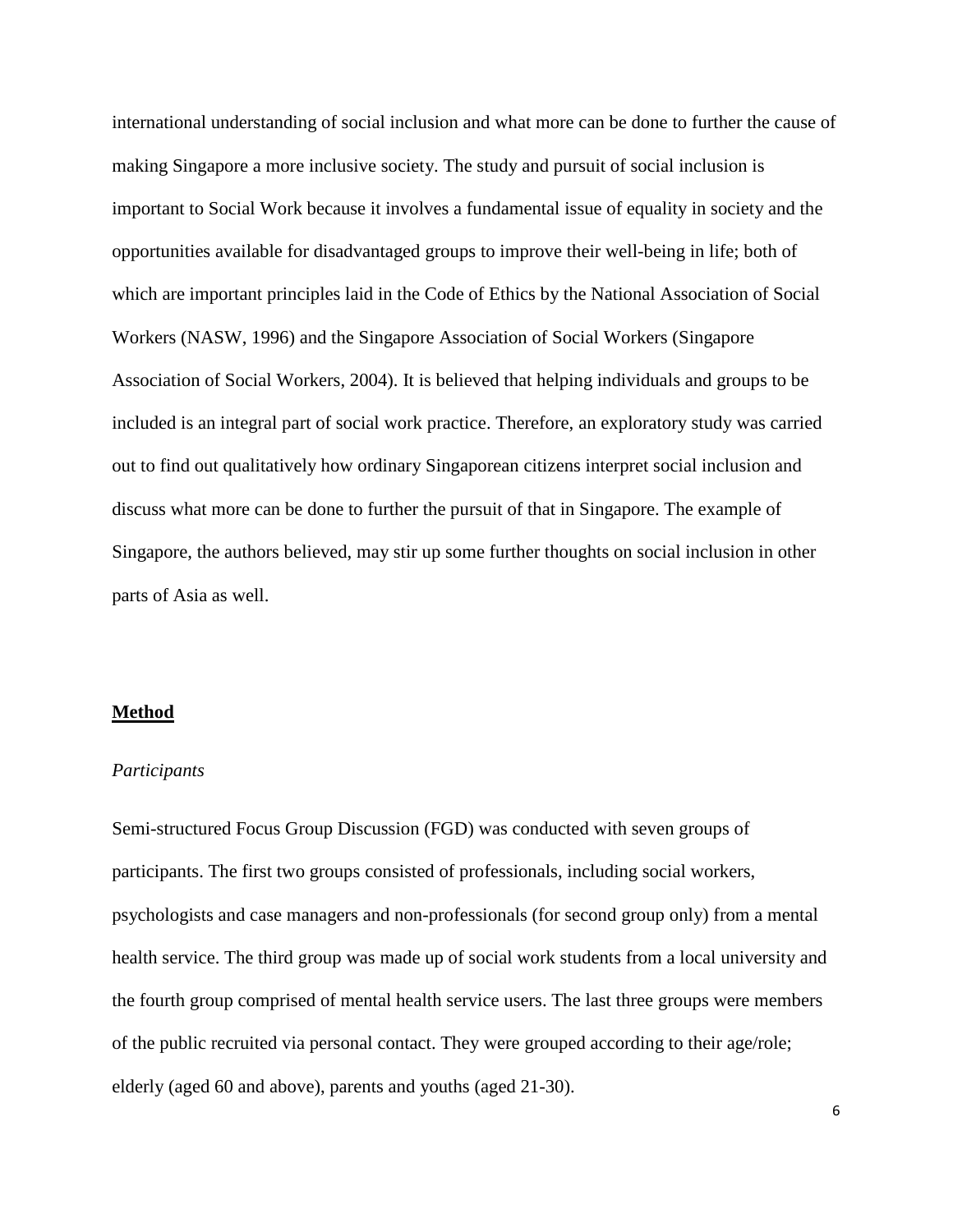These seven groups were chosen to cover the potential differing views the Singapore society can have on the topic of social inclusion after making reference to a study that was conducted in the UK (Huxley et al., 2008; 2016) and a related one in Hong Kong (Chan et al., 2013). Both studies were similarly conducted to find out the key concepts of social inclusion as understood by ordinary citizens. The arguments for the applicability of the same issue in Singapore are: a) Singapore is a multicultural society and social inclusion has always been one of major wish of people and the government; b) Singapore has a dominant Chinese ethnicity by population census, and the findings on social inclusion from this and other further research may therefore be comparable to social inclusion studies that involves Chinese ethnicity; c) Singapore as a modern city state needs to move with inclusion and solidarity and before that is possible, research studies are needed to understand some basic questions such as do people care about others; do they see the need for social inclusion, and what are their views on their fellow citizens who are less able to achieve when compared to others.

# *Procedures*

This project was carried out upon approval by the National University of Singapore's Institutional Review Board (NUS-IRB). Participants were given information about the study in the form of a Participant Information Sheet and a face-to-face explanation. Informed consent is obtained according to the NUS-IRB guidelines prior to the start of the discussions.

Participants were asked to share their understanding of social inclusion and all the associations with it. Then, they were asked to write down the key ideas of social inclusion on post-it notes individually and subsequently share what they have written with the group. The notes were put

7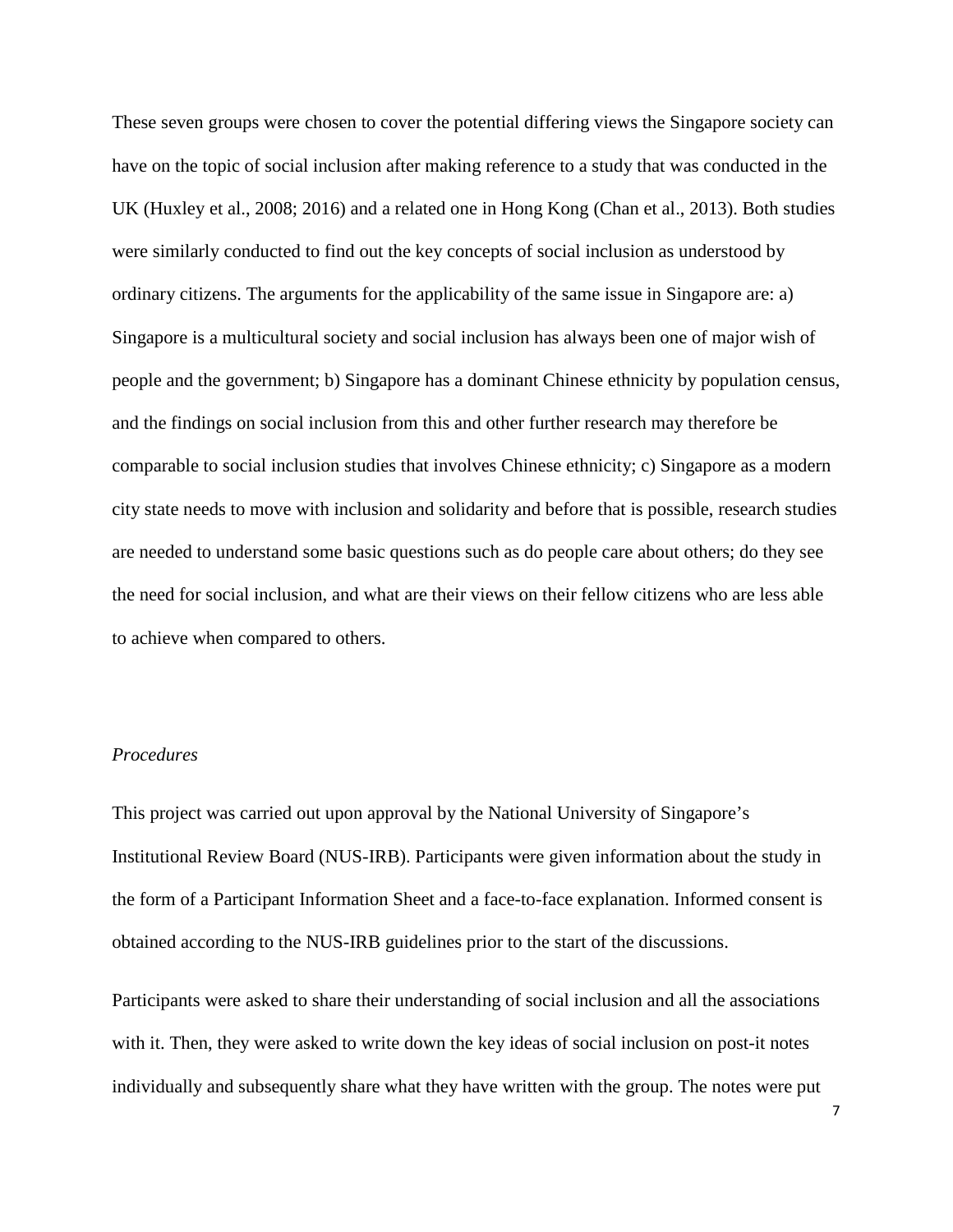together on either the table or the board, classified and organised into a mind-map that the group could agree on. In the process, participants were allowed to modify and add on ideas and also encouraged to name the clusters of ideas and draw links in between them. The rationale for doing so was to allow participants to consolidate and represent their ideas with the use of a concept map (Huxley et al., 2008). The discussions each lasted for about one and a half hours. All group sessions were conducted in the period March – April 2014 in English by the same interviewer. Only the older persons' group session used also a mixed dialects of Mandarin and Hokkian, in addition to English language.

Each discussion was audio-recorded and transcribed anonymously. The transcripts were then reviewed and ideas related to social inclusion were coded and subsequently classified into themes with the aid of MAXQDA version 11. Initial coding was cross-checked, discussed, and revised among the researchers. Representative quotes were selected and presented.

#### **Results**

There were a total of 1343 codes generated for the seven group sessions. The codes are subsequently merged to find arching themes. Eventually, they are classified into six sub-themes under two major themes: (1) Components of social inclusion and (2) Ways to increase social inclusion. To avoid being impressed and biased by the prior study in UK and Hong Kong, the initial coding and constant comparison of codes are done by a research staff who has not been involved in the UK nor the HK studies. The PI helped the checking of initial coding but did not direct the initial formulation of the themes.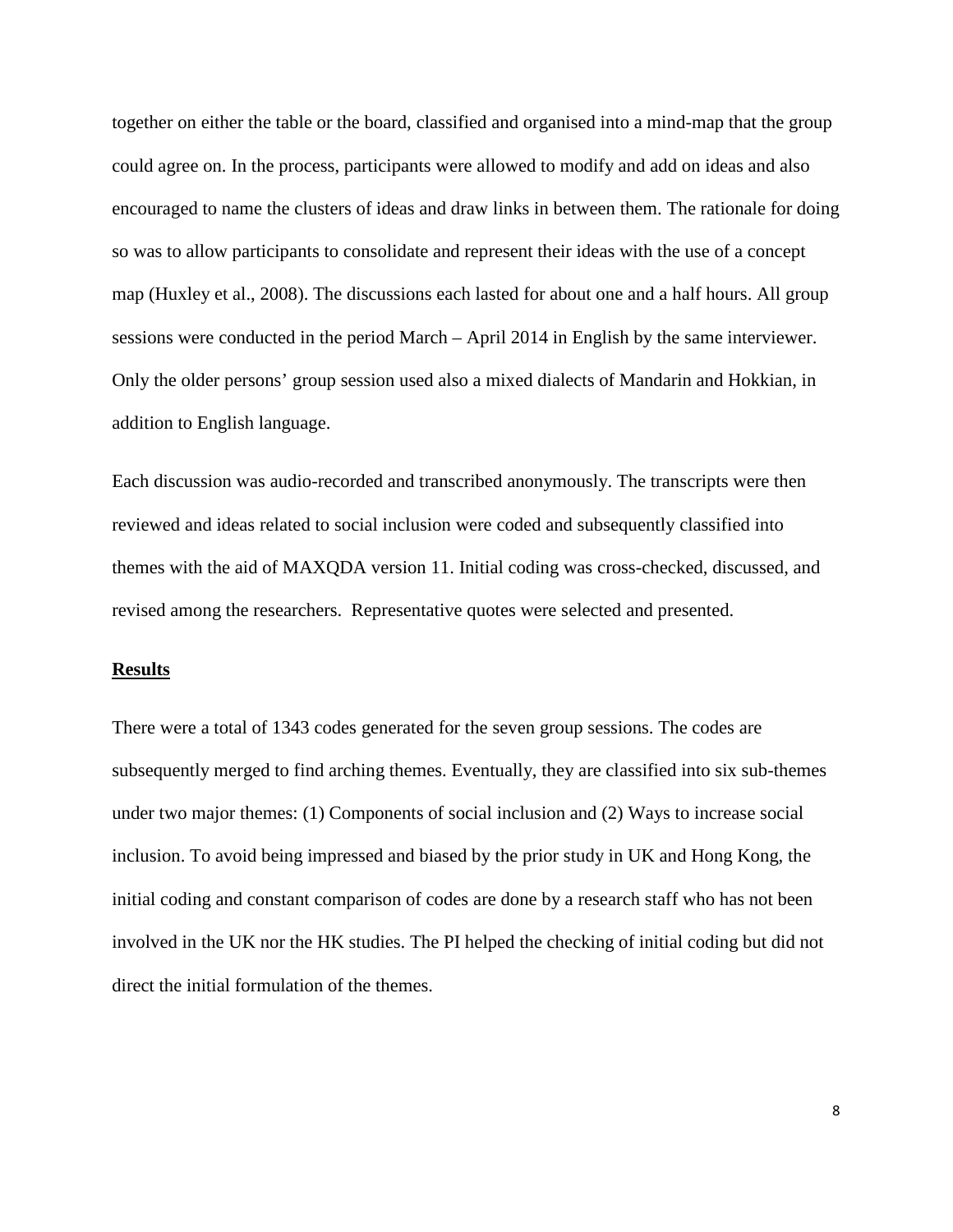#### **Theme 1: Components of social inclusion**

#### Rights

Rights was seen as one major component of social inclusion that should be accorded to all. Participants believed that all individuals in the society should have their basic needs taken care of and common concerns like employment, healthcare, education and housing were raised.

*"I guess human rights to basic things like healthcare, education, housing and stuff like that."*

(Group 1: Professionals)

Participants also referred to rights as opportunities and access to resources and common spaces. Associated with this was the concept of equality. Many groups felt that there should be equal opportunities and access to all regardless of differences. They argued that discrimination has been observed in Singapore, especially in the areas of employment and education and this should be frowned upon.

*"They just want an equal opportunity… like if they are grads, they want to be able to go to a company and get a grad job… not having have to go to a cleaner job, or a security guard job. That defeats the whole purpose of them working so hard to get a grad."*

(Group 4: Service Users)

#### Engagement & Participation

Participants also felt that one who is socially included would ideally be engaged in and participating in activities and some social groups.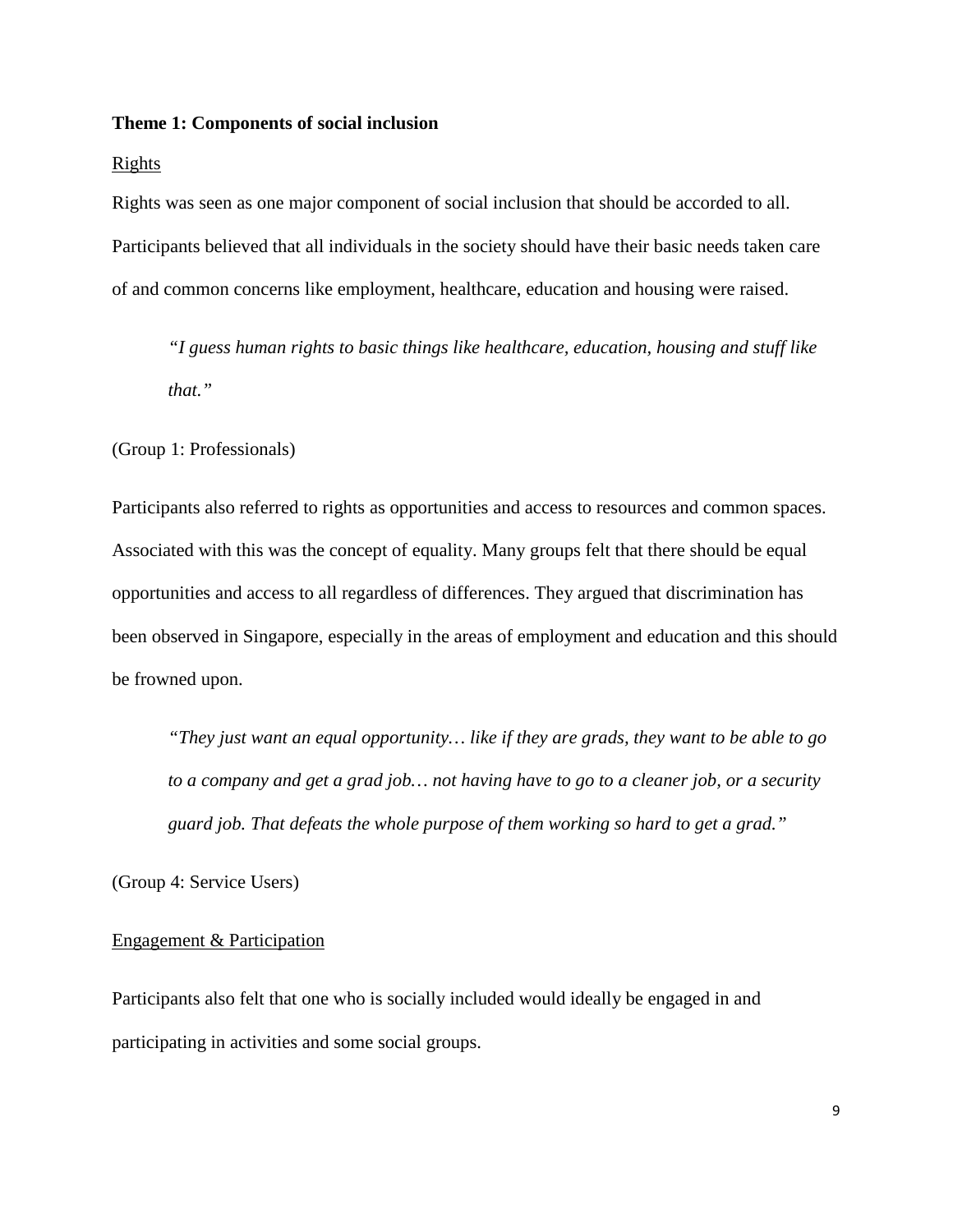*"Engage in activities… it can be something simple like even going to the library, using the resources in the community."*

(Group 1: Professionals)

This engagement and participation helps one form networks and connections which one can rely on for company and support, thereby ensuring a sense of belonging.

*"If they include you in their entire concept of … "my social group", then they will treat you a certain way that makes you feel included, can be the tone of voice, the way they look at you, the way they share their jokes with you... and importantly, they will communicate with you with respect… it is a recognition you are part of that community, and they will make an effort to keep you updated of the latest happenings and they will want to improve with you together, so the plans they make will automatically include you as well."*

(Group 2: SAMH staffs)

A socially included individual would also be possessing a meaningful role and be contributing to the society in one way or another.

*"… meaningful role in society, such as maybe working, provide for the family or being a mother or having a meaningful role basically."*

(Group 1: Professionals)

## Community Integration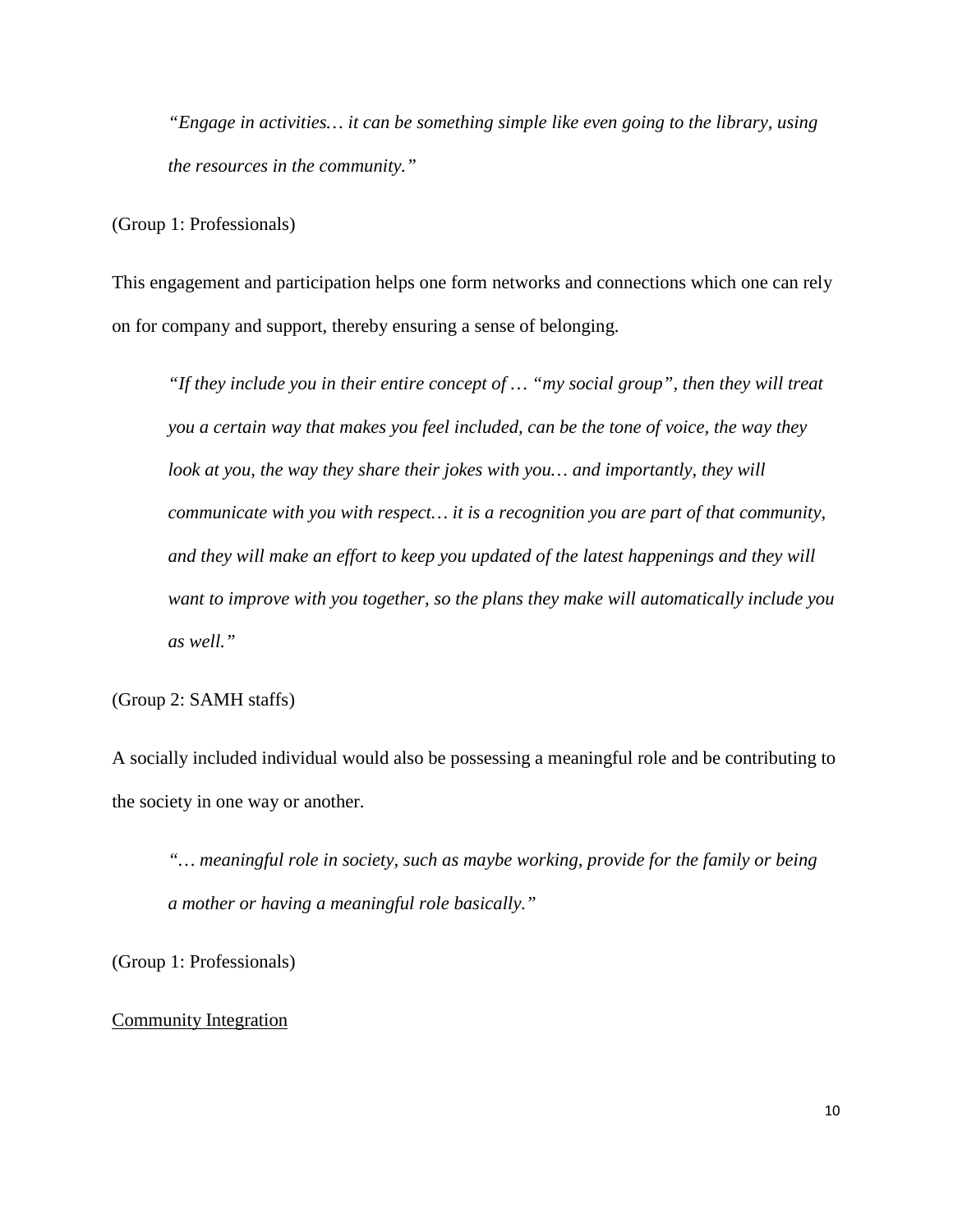Community integration is an ideal situation whereby the society on a whole is caring for its members and members are willing to support one another through, instead of closing their doors on others when the latter is in need. Participants shared examples of what they would see as an integrated community:

*"We (The RC) always gather, like a… there's lunch, all these things, free lunch. So I always get them (residents) to know each other, and then you have to take care of that, take care of that, you know… there is one who fell in the house, cannot get up. So, they will call me, go over, get the police, the Civil Defense to open up the house."*

(Group 5: Elderly)

#### **Theme 2: Ways to increase social inclusion**

Participants on the whole agreed that there are a few key determinants of the level of social inclusion in Singapore. They believed everyone had a role to play and the factor affecting whether these players do their part is their values, attitudes and beliefs which can be changed by the amount of education they are exposed to and time.

#### Role of various parties

Participants agreed that everyone has a role to play in influencing the level of social inclusion in Singapore. The biggest player identified in the Singapore's context was the government.

*"First of all, in Singapore context, it will always be the government who spearhead this kind of initiative."*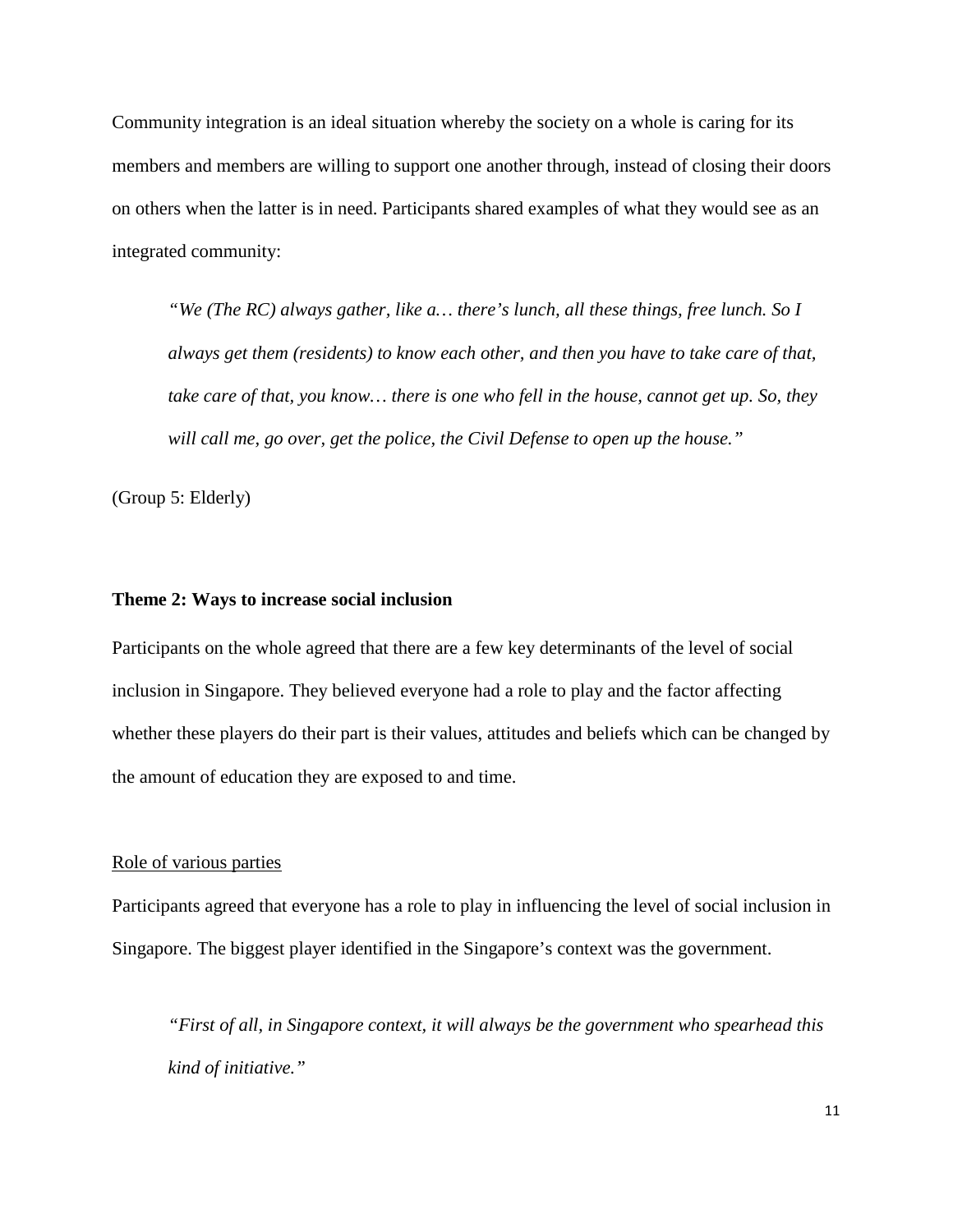(Group 4: Service Users)

Participants argued that the government can directly influence the level of inclusion of certain groups through the setting of direction, allocation of resources and formulation of policies. This is illustrated in the following example:

*"Sometimes organisations and different places, they are kind of like stuck because without funding, which is a very real thing, money… when policy-makers don't make certain policies, money don't get pushed over there. So, if policy-making is not made in the, with social inclusion at the back of their mind, then it's very difficult for people on the ground to do a lot of things that we would like to do, say if you want to include people in the marginalized society."*

(Group 2: SAMH staffs)

However, some participants also believed that the members of the Singapore society can do their part to make Singapore a more inclusive society even if the government is not taking the initiative. They even raised examples of such movements taking place in Singapore:

*"You also mentioned about them doing some… us doing something for ourselves right? Reminds me of like "pink-dot-movement" and all that… (Another participant,) A lot of things are going on, and it's growing." (Pink- dot movement in Singapore is an annual campaign movement by and for LGBT. It has been regarded as one important step from a more conservative to a more open and embracive society.)*

(Group 3: social work students)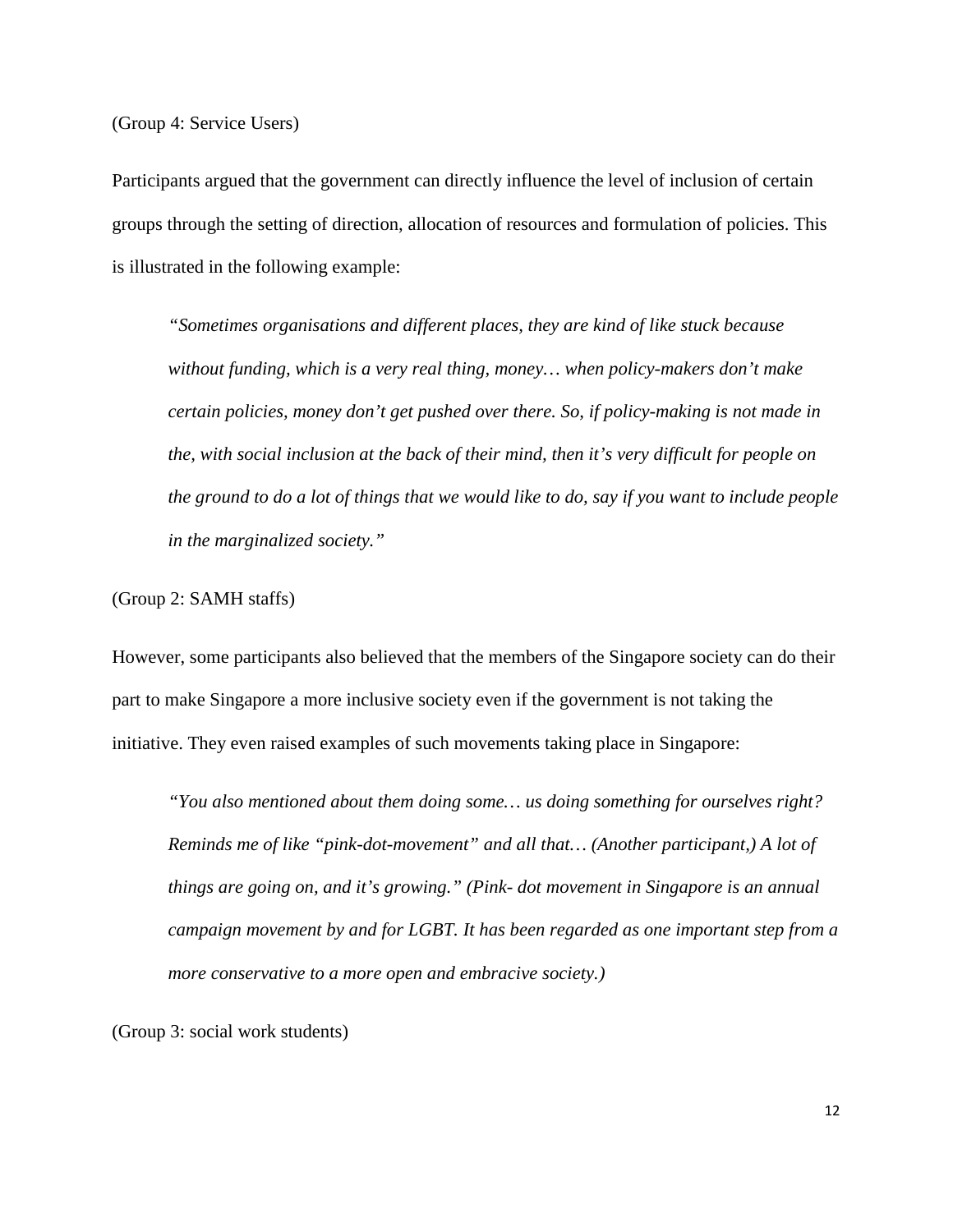The society also determines the parameters of who can be socially included through the setting of social norms. People who do not fall within the social norms are being judged, labelled, and excluded.

*"You are living the so-called "mainstream" life that everyone is living. So like, for example, like a normal Singaporean would go through primary school, secondary school, tertiary education and then University. So, if somehow along the way, you don't follow the norm, you are not being included."*

(Group 3: social work students)

*"Societal norms and perceptions – so you will be excluded from activities if you don't conform to certain looks, behaviours and stuff like that."* (Group 7: youths)

Lastly, individuals have their part to play too – they need to be contributing to the society as elaborated under Sub-Theme 1. They also have to make an active decision to participate in activities and grab opportunities as they come along. This description of a competitive environment and the striving individuals is very much in line with the typical narratives about Singapore and Singaporeans.

*"So the choices are there, the opportunities are there, okay, and they could be socially inclusive if they want to. But if they choose not to… nobody can…"*

(Group 1: Professionals)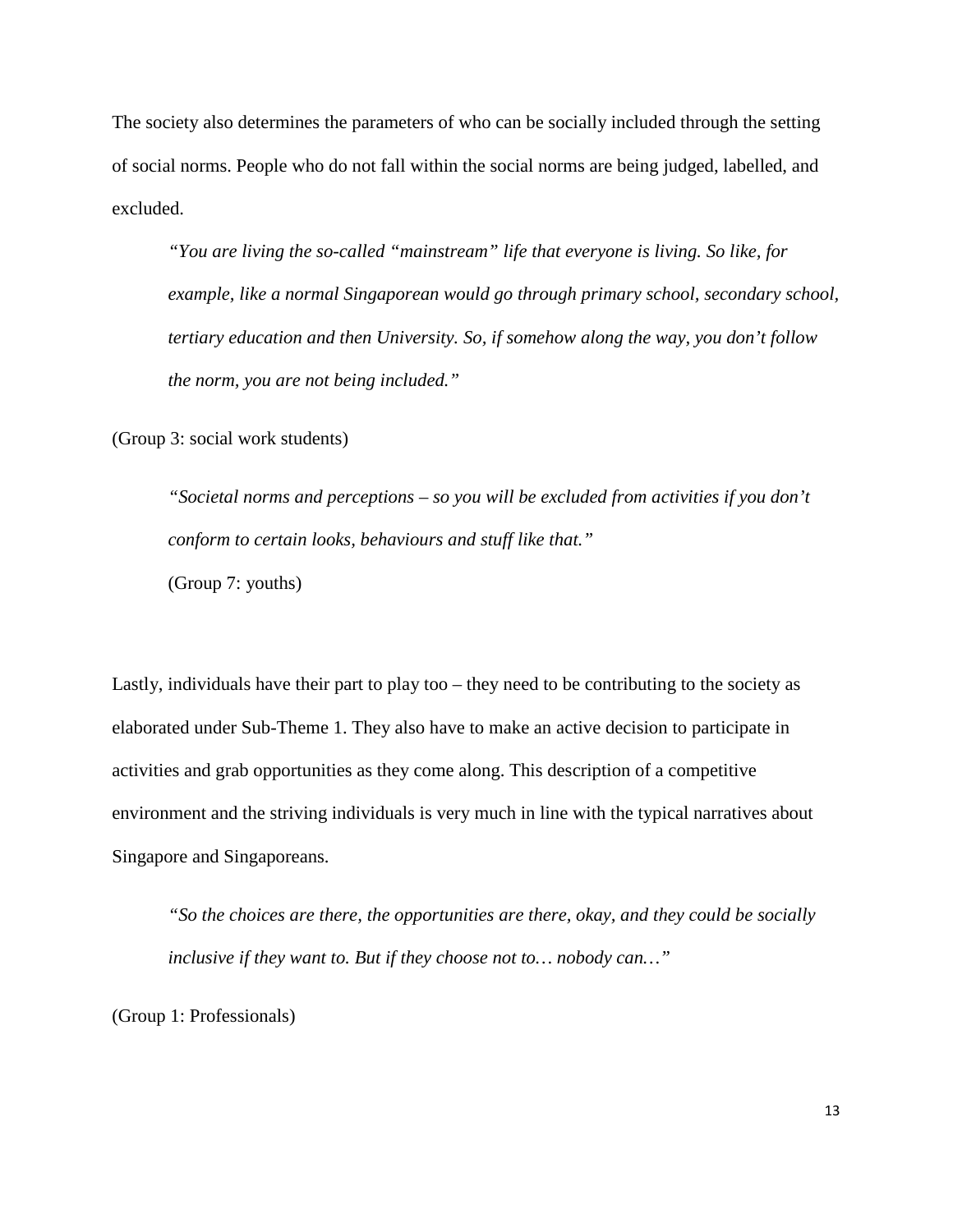*"My company… we are looking for those disabled people helping us… we want them to do stickling. (But) their society will only allow us to bring our product to them, and they do it and they transfer to our factory. But the thing is we need people in the factory. So, it's whether we include or they exclude us."*

(Group 6: Parents)

While individual responsibility is emphasised, the notion is well taken that individuals vary in their perception of the situation and the way how they would feel socially included.

*"Everybody have their own limits… So, maybe somebody may feel included just by…*  having... colleagues, some people may need 5 different groups of friends... So I think it *matters, on yourself."*

(Group 7: youths)

#### Values, attitudes and beliefs

Values, attitudes and beliefs of the various players were identified to be a key motivation behind one's actions. Participants argued that the society and its members need to be less judgmental and celebrate diversity instead of being so averse towards differences. Members need to adopt a more open and non-judgmental attitude:

*"You drop the labels, you see… you look beyond them, beyond the label, you look beyond and see them for who they are, see them as a fellow human being. See them for who they*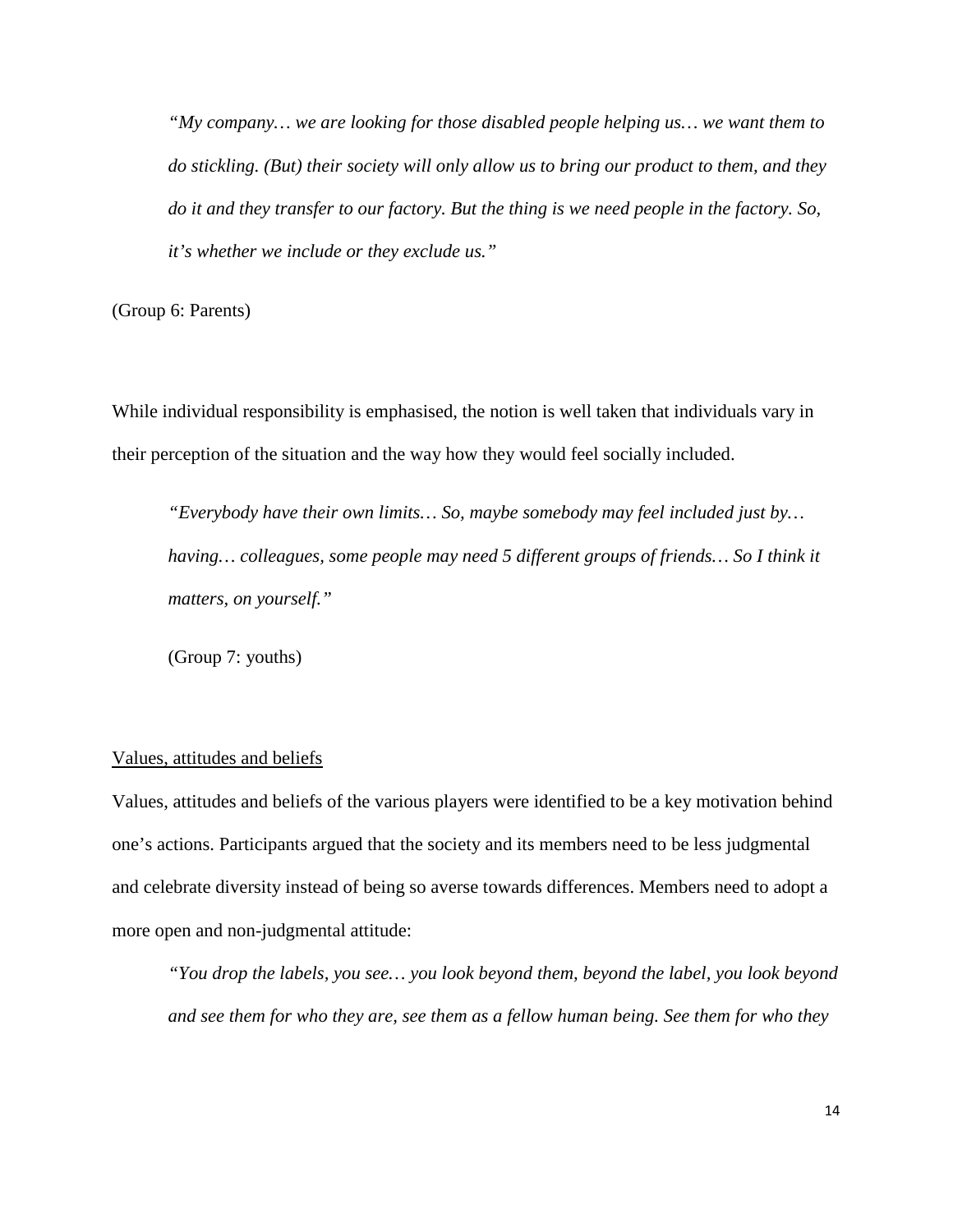*are, for their intrinsic worth, and engage them at that level and not really just cast that label onto them."*

(Group 4: service users)

Respect was another quality that was mentioned to be important by the participants:

*"When I go to the market and people identify that my accent is different… they become not very polite to me, I will feel that I don't belong to the circle again."*

(Group 2: SAMH staffs)

The importance of caring for the people around us was also repeatedly brought up. In the following example, one participant shared his voluntary experience of visiting live-alone elderly and how he shows concern to them and encourage them to participate in activities:

*"Although he is been given food, provided by the siblings, pay money… it is not that food that counts… it's the… Care… Talk to people (the live-alone elderly), hold their hand, 'Hi… Hi Mr. Tan, how are you today? What's happening? Shall we go out for a walk? Shall we go to coffee shop for a bread? Why not you come down?'"*

(Group 5: Elderly)

*"In other words, caring for the neighbor… there are case recently, happen sometime*  back, on teachers and his sister, both died, nobody knew about it, until people walk that *way, the smell (of the decomposing bodies)…"*

(Group 5: Elderly)

#### Education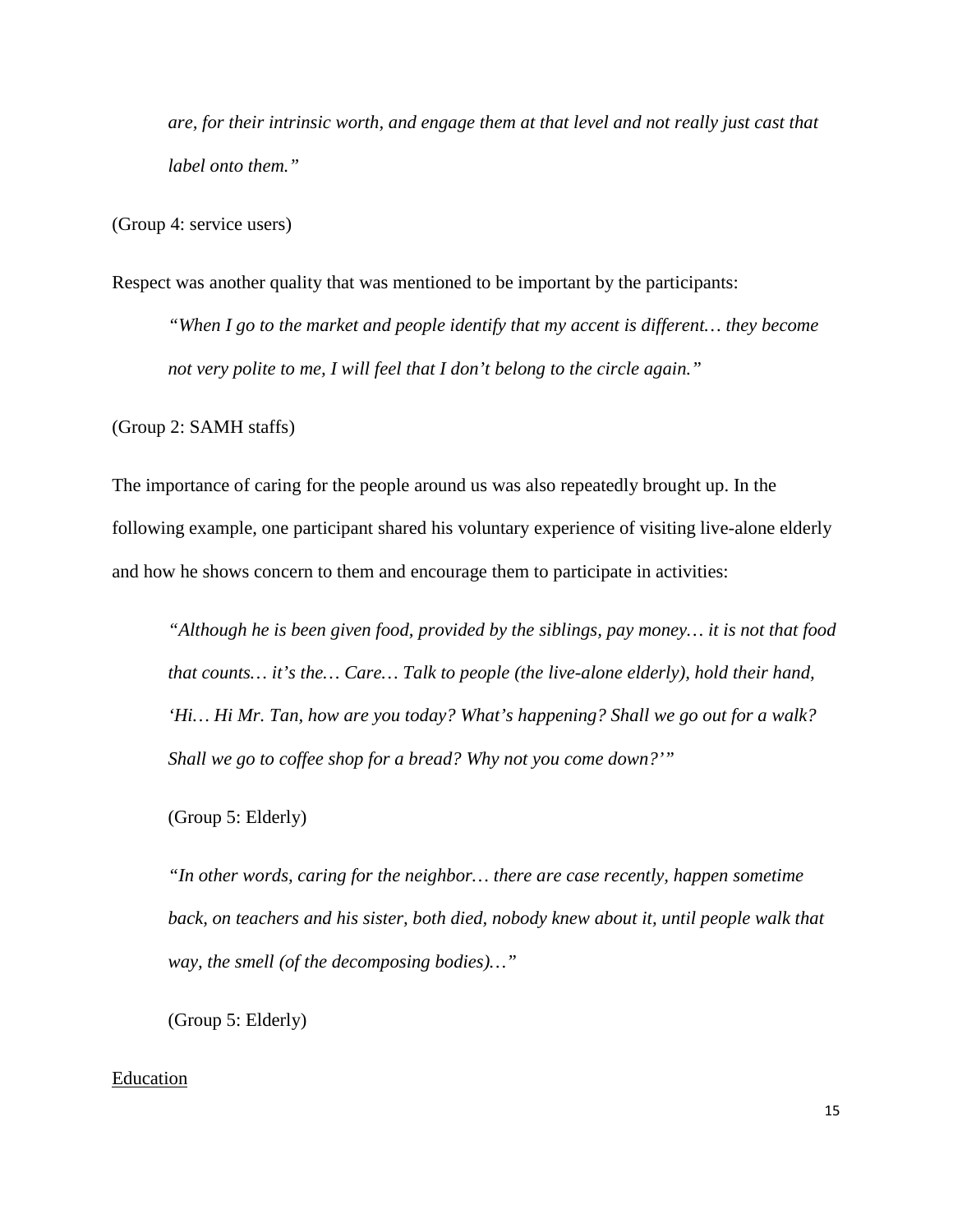Education was seen to be a major determinant of people's attitudes. It was believed that with the right education in school and at home, people's attitudes towards different others would be a more positive and accepting one.

*"I think it really has to start from school, like when you are young, and you are being taught to be like open-minded and things like that, not even in school, but also like at home… To be more accepting towards differences and… behaviours that… deviate from the norms and if people just like have really weird behavious, just see them as different… don't go and say things like "well, that person is probably crazy" or what not… So I find that education wise, it really helps you to understand that kind of like differences and when you do, then it may change attitudes in that sense."*

(Group 1: Professionals)

Sometimes, stigma or fear comes about because of a lack of understanding of others who are different. Therefore, apart from education, having a common platform for people to interact with different others was also seen as a way to clear misconceptions people have of different others and to facilitate better understanding. A better understanding of one another is then the cornerstone of greater acceptance and increased social inclusion.

*"Actually sometimes you bring the disabled, the Special Needs to normal school, it's not that bad actually… Of course not the normal class… because the Special Needs definitely they cannot follow, but maybe like "PE" (Physical Education) lesson… they can actually try to include and tell them that… they are also normal, it's just that they born with some disability. I think the society (can provide) some educations to the child."*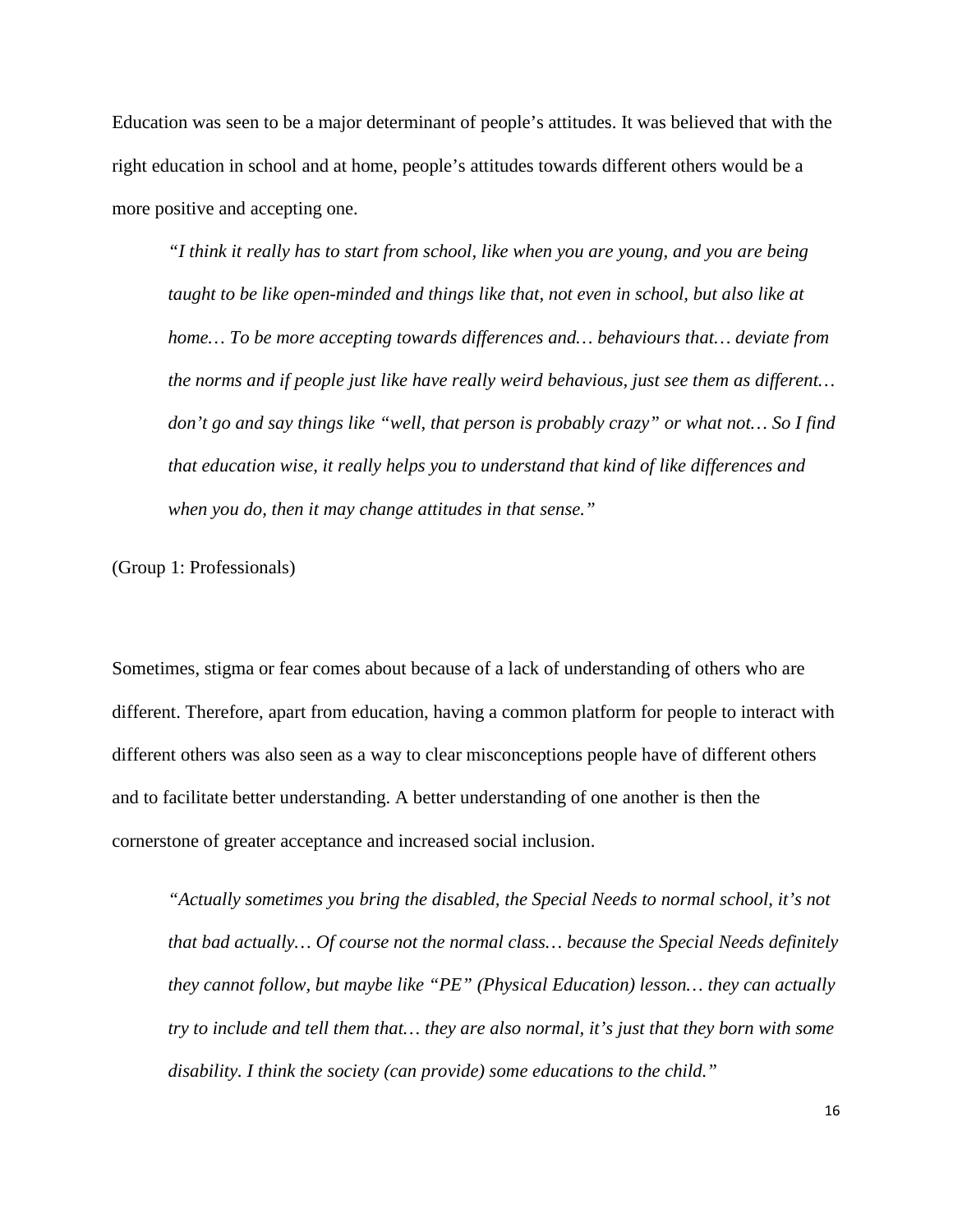(Group 6: Parents)

#### Building Jigsaws

In spite of the naming of the two major themes and six sub-themes, the relationship between subthemes is never that straightforward. Therefore mapping is still necessary to show the subtlety and to visualize both the relationships (the arrows signs) and the comparative importance (the size of the circles). It is first started with a smaller exercise of a more confined area such as negative feelings (Figure 1) and positive feelings (Figure 2). Different maps are done on different parts of the ideas together by the participants and the interviewer.

In Figure 1, it is clearly noted that irrespective of their own identity and status, participants feel bad about being social excluded. Their negative feelings surround much around stigma situation of people with mental illness and their family. They could point out the disadvantaged position (in education and employment) when someone is stigmatised, even though sometimes it is just differences in style rather than the mental illness that caught the attention. Once a person is stigmatized, one's chances are reduced. Participants understand very well that stigma and its related situation hurts one's psychology, makes one feel lonely, left out, marginalized and isolated. In general, they are not happy to see someone being stigmatized because one is not understood. One is judged simply by the label, and not according to one's own merit and competence. Even though this is not fair to the ill person and their family, the person has to confirm (willingly or unwillingly) to the attitudes, the treats of people, and the arrangement that is stigmatising.

(Put Figure 1 here)

17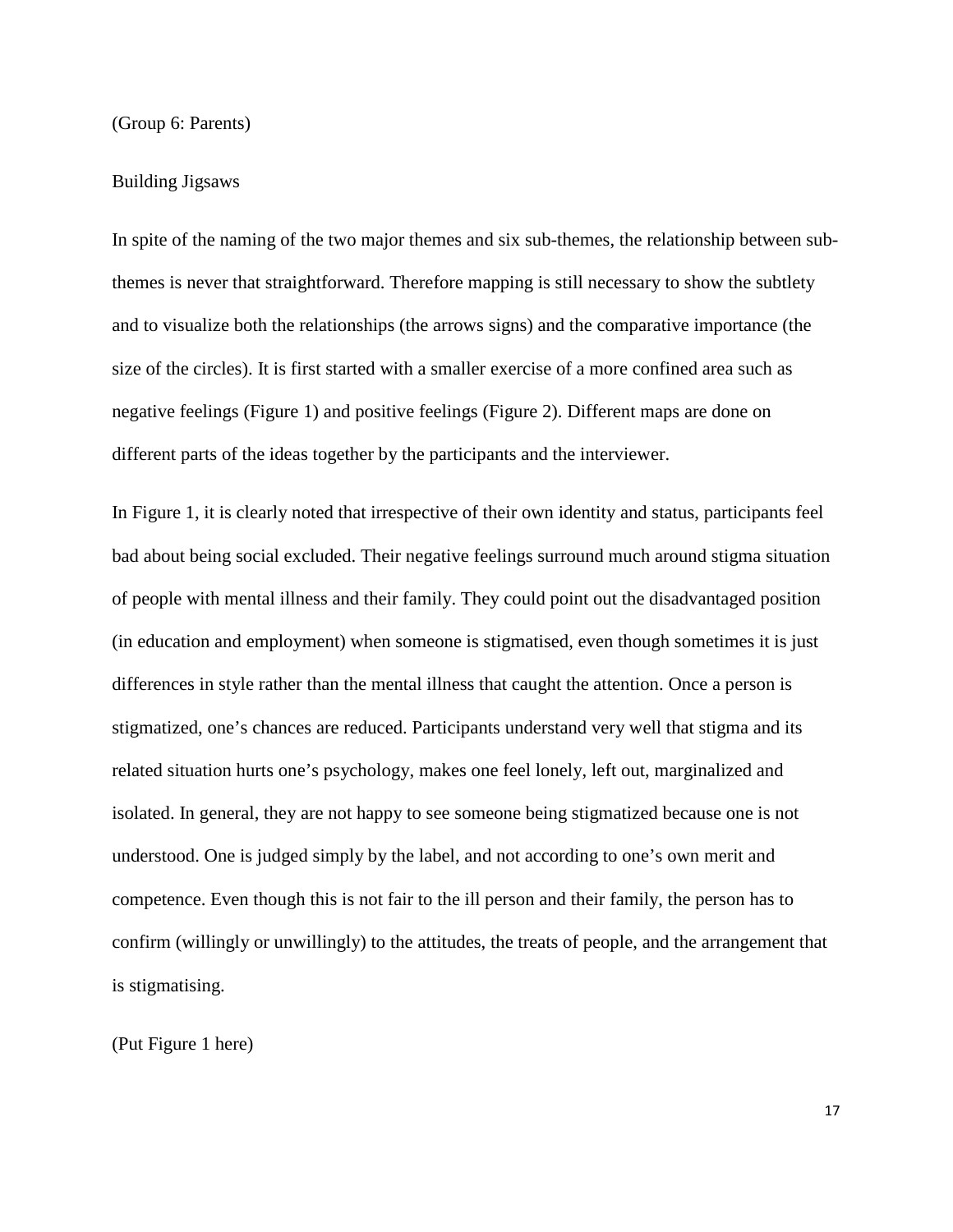On the other hand, strong positive sentiments have been sensed when participants try to describe situations where they feel being included. When a person is included, it means kindness, care, respect, acceptance and tolerance by the larger society. One is then fairly treated and feels being valued. Under these circumstances, the person is more able to have dignity, feels belonged, and feels the purpose of life and one's own role to play and to achieve in the society.

(Put Figure 2 here)

Finally, a final conceptual map is drawn by the researchers after repeated comparison (Please refer to Figure 3). It is a consolidation of all the concept maps drawn by the focus group participants. The consequences of impact of social inclusion can be both at individual and community level. For the individual, it influences one's participation and engagement in the community. At the community and national level, it affects social harmony and overall social integration. Equality, according to the participants should be reflected in three major domains: material well-being, family, and one's social networks, so that the people have opportunities and choices to realize themselves. Of the ways to influence the level of social inclusion, participants consider education, prevailing values and attitudes, effort and support in the society, and government policies as the major players. It is generally believed that more accepting, less stigmatizing values can be shaped by communal efforts and the government.

(Put Figure 3 here)

#### **Discussion**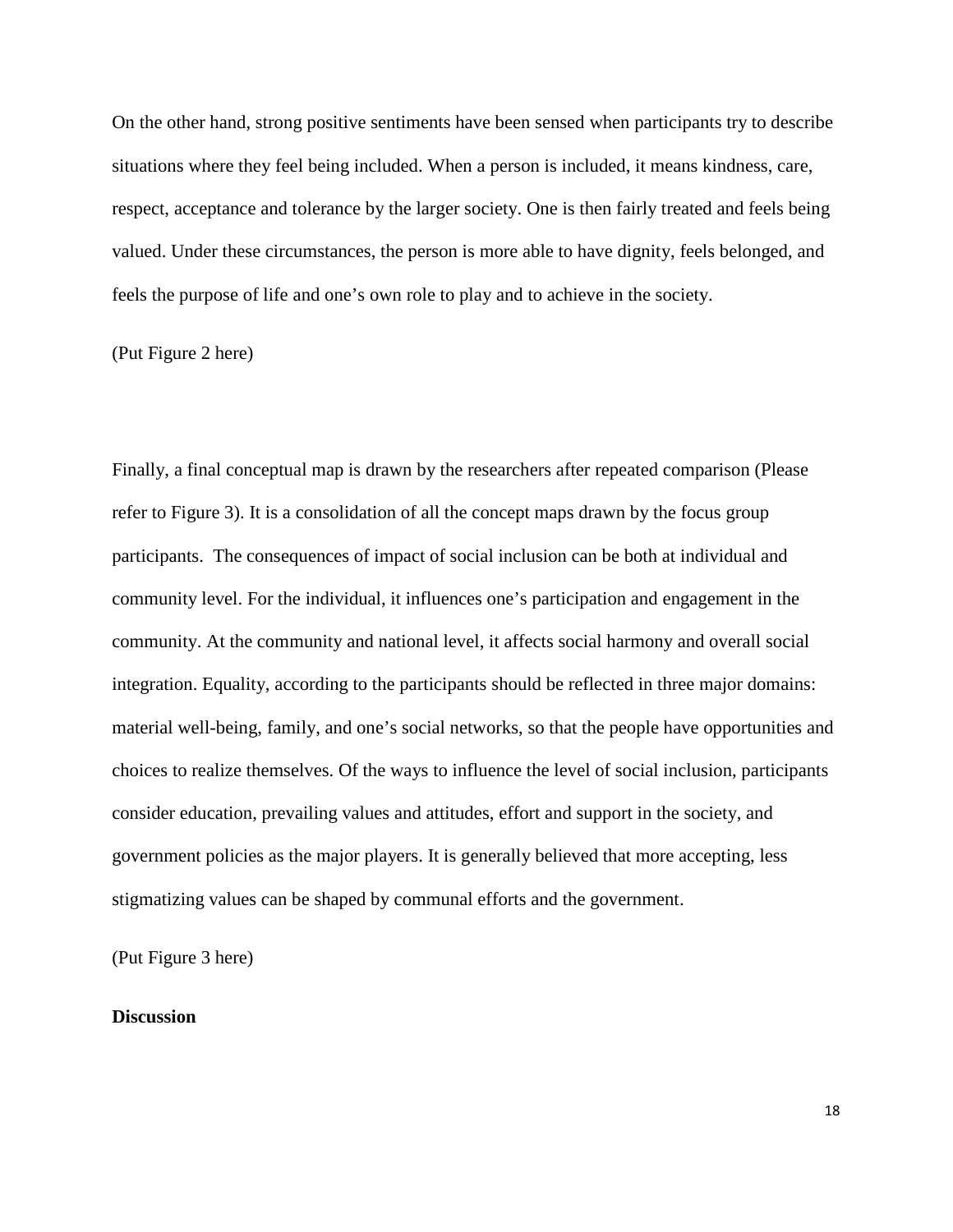Participants identified a significant number of points in both subjective domain (e.g. positive feelings of inclusion, negative feelings of exclusion) and objective domain (e.g. the material aspects). However, different groups had varying levels of understanding, and this can be due to different exposure and experience. Mental health workers who are in touch with issues regarding social justice/social inclusion, know what the term is about and can readily raise examples to support their explanations. The educational level of the participants may also influence their views. Youths' group were a lot more educated and have heard the use of the term "social inclusion" by the government before and could give "dictionary" explanations of the term. In spite of the different emphasis/ focus of different groups, *all* groups mentioned the importance of job opportunity for everyone in the society. The emphasis on tangible and a secure living appears to echo with the pragmatism noticed in the Hong Kong study (Chan et al., 2013). However, it is also noticed that participants do not forget those who are less able to catch up. They are aware of the importance to "include" them as they are also fellow citizens. Interestingly they regard it less an absolute "right" of the less able, but rather an obligation of the able others. This dynamic view on rights may probably explain why sometimes researchers are (mis)led to believe Singaporeans do not talk about basic human rights. They do but interpret it with a different cultural framework.

In a society where individual responsibility is cherished and promoted, participants saw the roles of various parties in increasing the level of social inclusion, even the concerned individual has to do right to make social inclusion happen. This concept of self-reliance has clearly been reflected in the views of the participants. It appears that their "rights" concept is not an absolute one as the one used by Western scholars in policy debate. One still has one's role to play, and responsibility to shoulder up. What the narratives have less described are situations after individual efforts failed.

19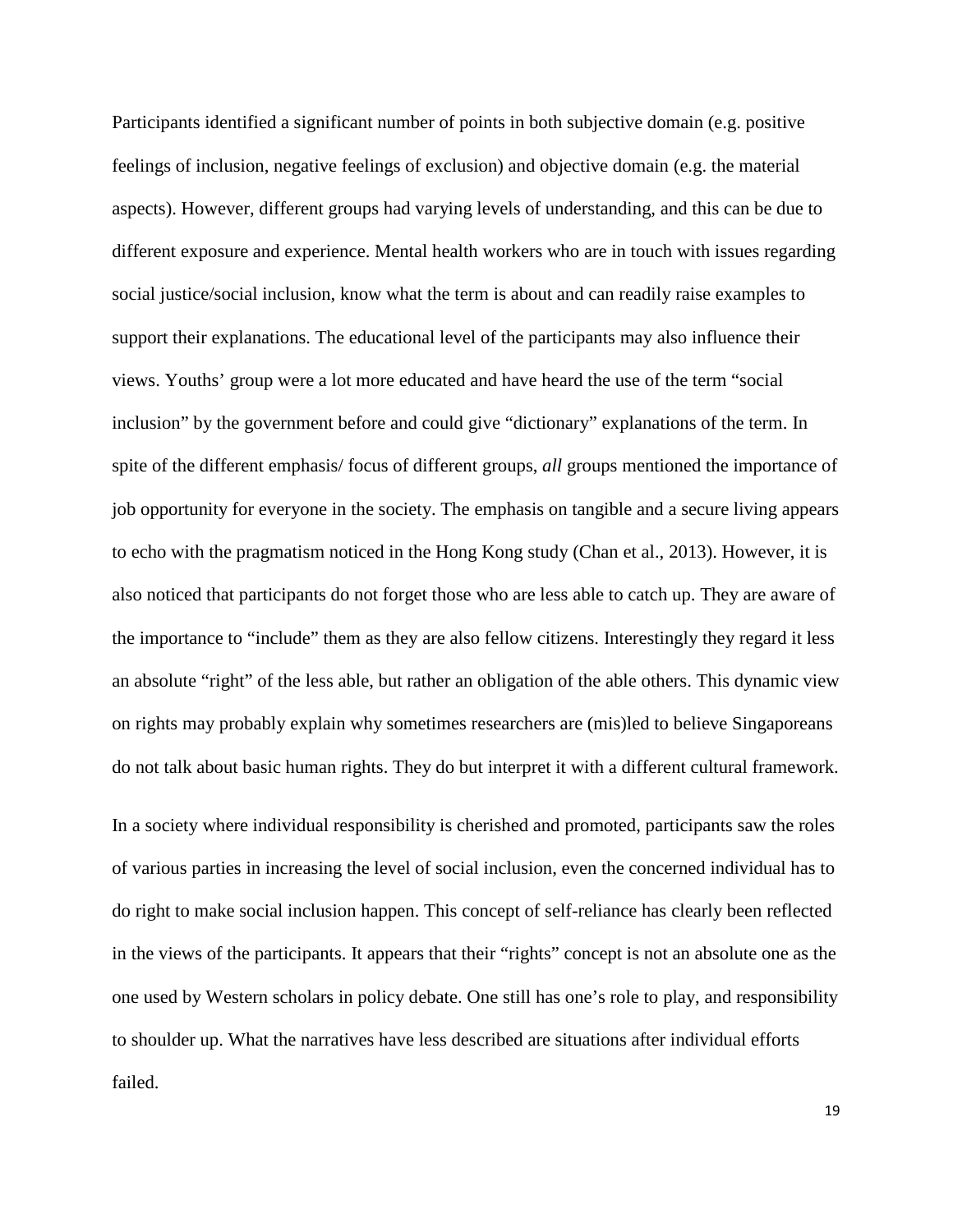While participants treasured the opportunity to be involved in grassroot or community engagement such as consultative meetings at district level, most participants put strong emphasis on government's role. This is quite different from the UK studies where more people expect local and national organisations to take a lead. Clearly these participants expect government to take the lead, and to provide for direction. This growing expectation may be a result of successful housing policy, labour policy and support, educational reform and strategic economic plans over the years. Connected to this is the participants' emphasis on the material aspects of life; employment, housing, education are the most commonly mentioned areas where they see the needs for opportunities for all, and where examples of social exclusion and discrimination can easily be given. Interestingly, the concept of social inclusion appears to be applicable to their own nation, and basically there is very little mention of the foreign/migrant workers who take up almost one-third of the population. We may conclude that their view on social inclusion is very national-centric.

There is a major theme on "ways to increase the level of social inclusion" because most of the participants felt that the level of social inclusion in Singapore is not ideal and there is room for improvement, although many recognised that it is in fact improving. Many participants gave examples of unequal access/opportunities and groups whom they think are not being socially included.

An exploratory study like this one inevitably suffers from the problem of representation. It is especially difficult to design a study with representative subjects with regard to their ethnicity, education level, gender, and community status in a society that is regarded as one of the most diverse places in Asia. While mental health workers are more able to describe situation of

20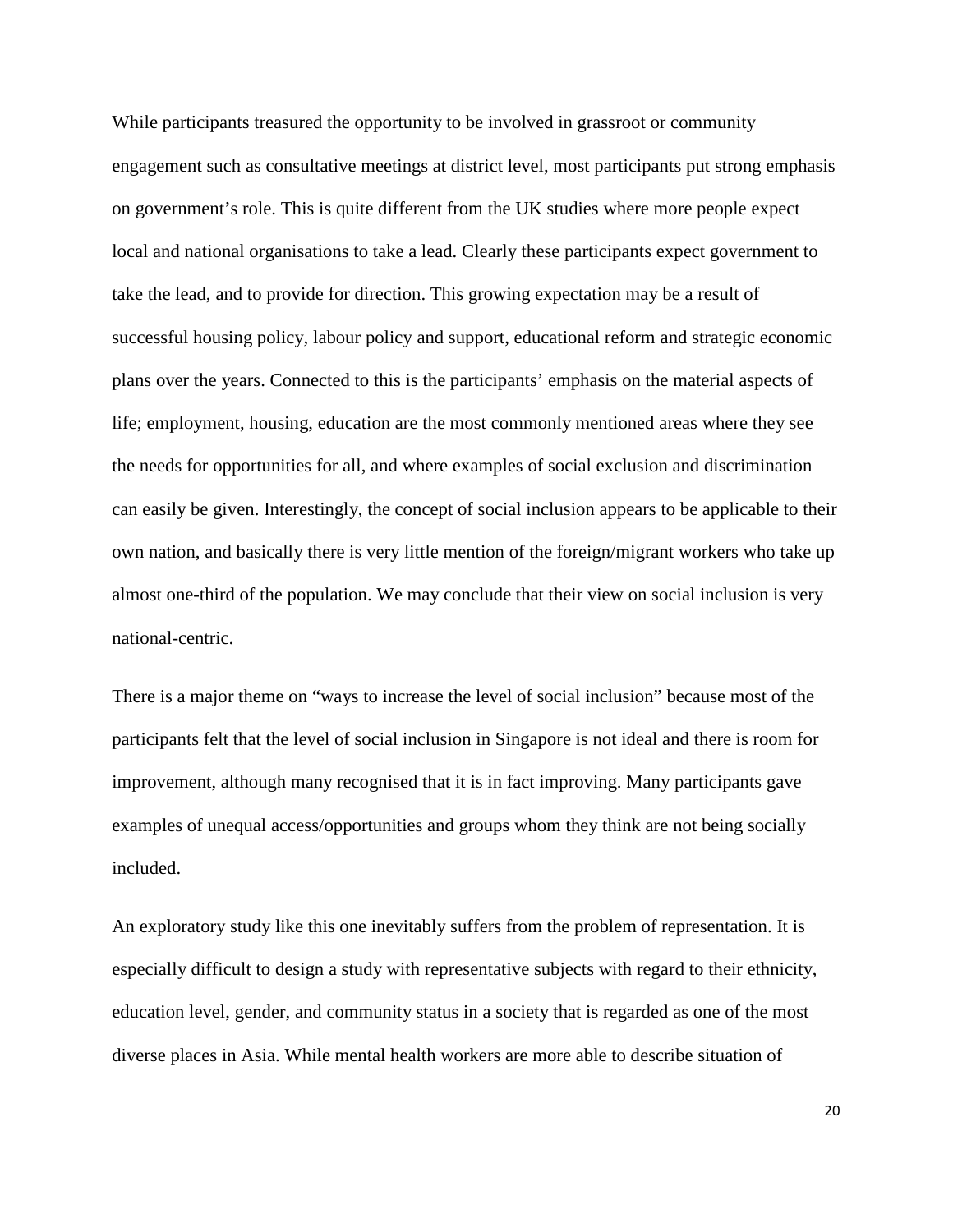discrimination and the need for opportunities and social inclusion, their view may not be similarly found among other groups. Therefore the findings are suggestive rather than conclusive about concepts of social inclusion in Singapore.. In addition, it is worth noting that the concept of social inclusion may change over time as there are different shaping forces ranging from personal and cultural value orientations, to government policies and services, and one may capture a better picture if mixed methods with some quantitative indicators over time are used.

Social inclusion can promote racial harmony, sense of belonging, civic engagement, and ultimately the actualization of citizenship and a caring community. The description of social inclusion by equality to opportunities (employment, housing, education, community participation etc) and whether one feels included lend some support to the use of the social inclusion measurement. The concepts reflected in the themes are not very different from other related studies in UK and HK. Given an economically successful and politically stable society, it appears that Singaporeans are holding very concrete and pragmatic concept of social inclusion, seeing it as opportunities in different aspect of community living. Equal opportunity in term of access is emphasised and a dual recognition is given to both individual responsibility and government taking the lead in improving the social inclusion. If these are the accurate reflection of their concepts, operational measurement should be used to yardstick the level of social inclusion among different groups (especially disadvantaged groups) in aspects such as health or mental health status (Chan et al, 2015; 2016), to identify community groups in need, chart the effectiveness of social programmes and to compare it with similar groups in other countries, in order to know how far the improvement has been realized.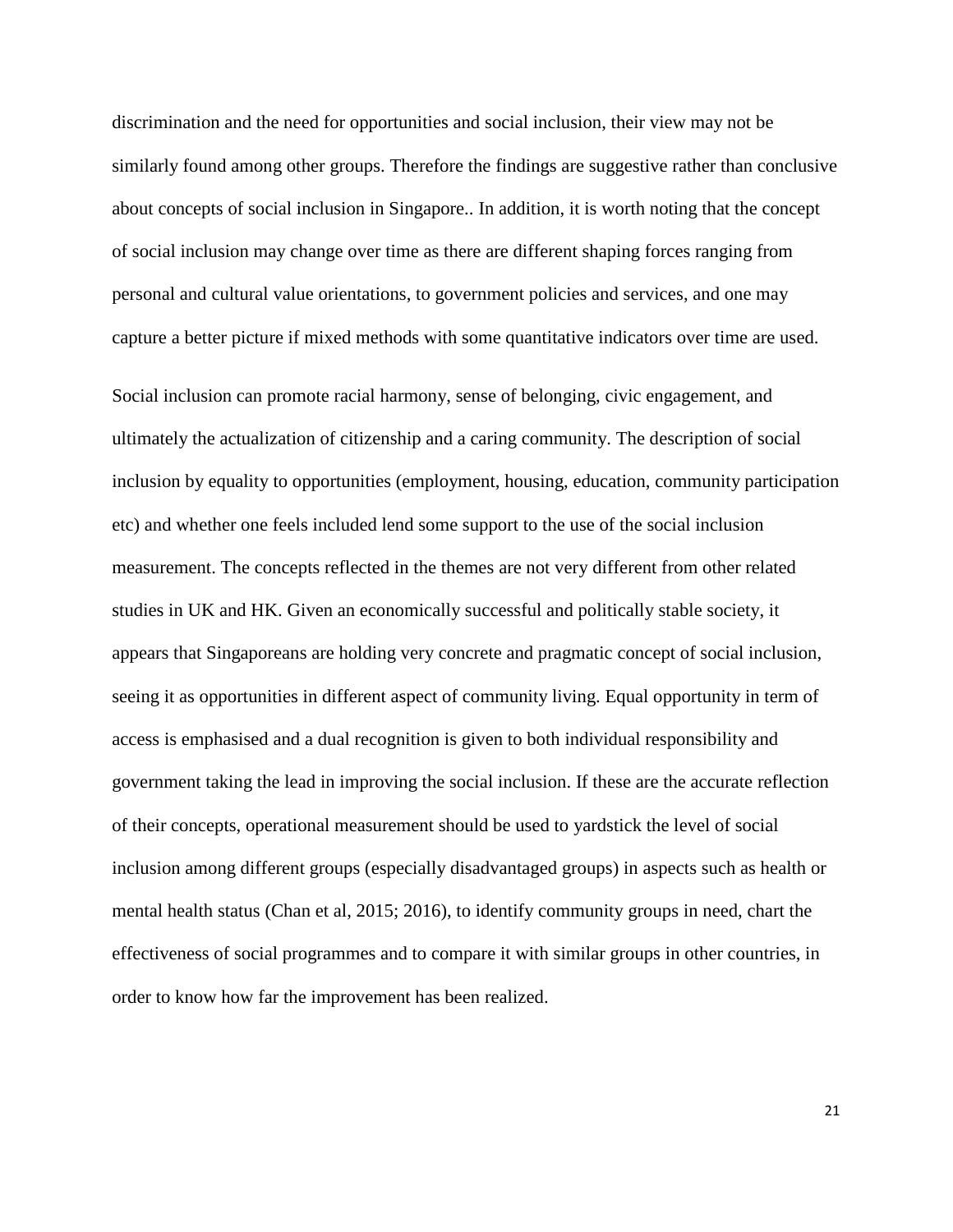## **Conclusion**

The concepts of social inclusion are not very different from other major cities like Hong Kong. It is perceived as opportunities in basic provisions such as housing, education, employment and civic participation, and most participants are aware of the problem of discrimination and social exclusion and the need for improvement on social inclusion. What distinguished Singapore is actually the trust upon and expectation of the government to take the lead of the efforts to improve social inclusion, and the nationalcentric idea of social inclusion which is applicable only to their own nationals. How to give impetus to promote greater efforts from many helping hands rather than sole reliance on the government, and how to broaden the care and concern to foreign workers who are so visible in daily living remain a challenge for both government and non-government sectors.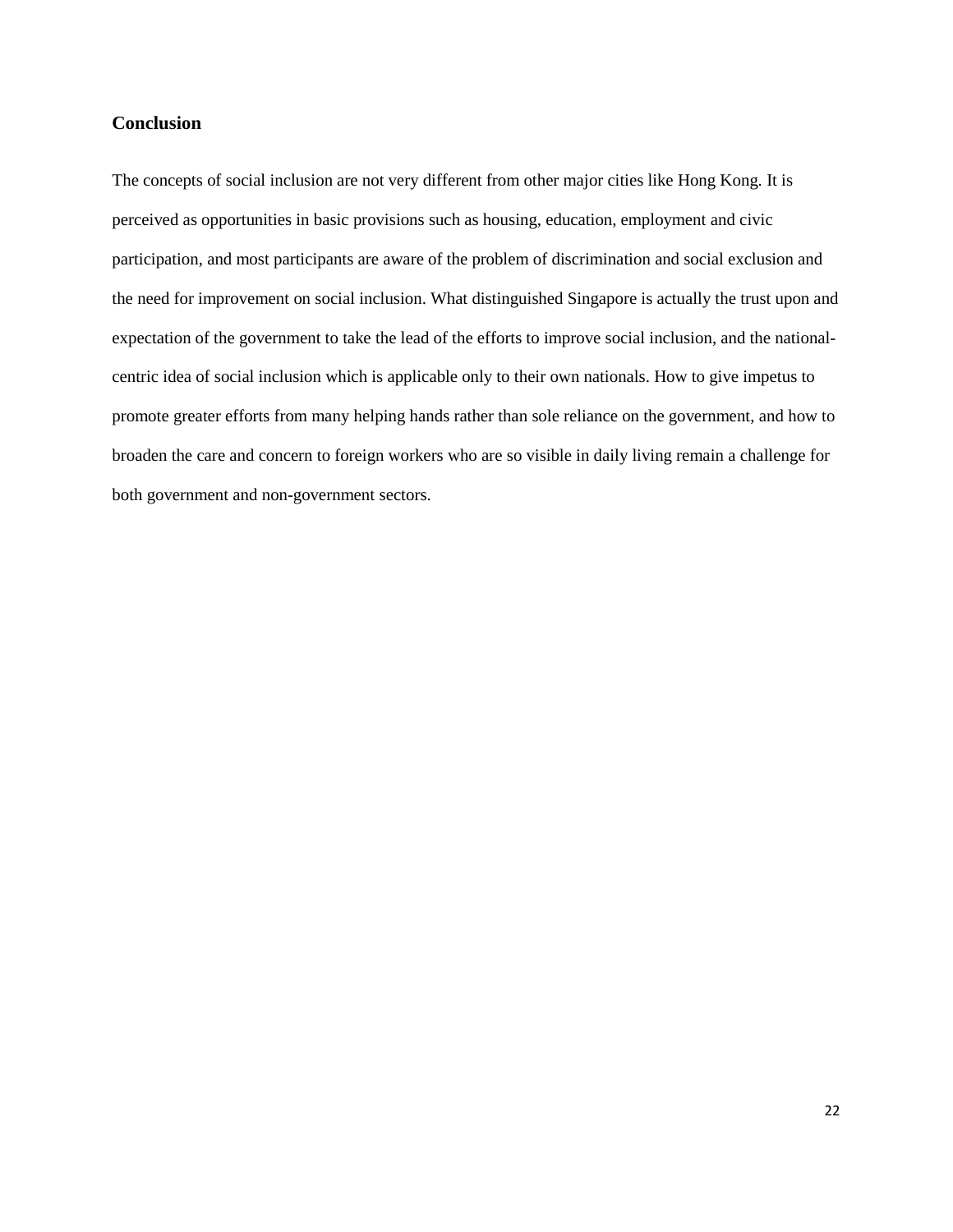# **References**

- Acharya, S. (2007). *Social Inclusion: Gender and equity in education swaps in South Asia: Nepal case study.* Retrieved from http://www.unicef.org/rosa/rosa-nepal\_case\_study.pdf
- Burchardt, T., Le Grand, J., & Piachaurd, D. (2002). Introduction. In Hills, J., Le Grand, J., & Piachaud, D. (1st Ed.), *Understanding social exclusion* (pp. 1-12). New York: Oxford University Press.
- Chan, K.K.W., Chiu, Y.L.M., Evans, S., Huxley, P. and Ng, Y.L. (in press) Application of SCOPE-C to measure social inclusion among mental health services users in Hong Kong. Community Mental Health Journal. DOI: 10.1007/s10597-015-9907.z
- Chan, K., Evans, S., Ng, Y.L., Chiu, M.Y.L., & Huxley, P.J. (2013). A concept mapping study on social inclusion in Hong Kong. *Social Indicator Research, 114* (2). doi: 10.1007/s11205-013-0498-1
- Chan, K., Evans, S., Chiu, M.Y.L., Leung, L., Huxley, P. (2015). Relationship between health, experience of discrimination, and social inclusion among mental health service users in Hong Kong. Social Indicators Research, 124(1): 127-139. DOI: 1007/s11205-014-0780-x
- Chan, K., Huxley, P., Chiu, M.Y.L., Evans, S., Ma, Y. (2016). Social inclusion and health conditions among Chinese immigrants in Hong Kong and the United Kingdom: An exploratory study. Social Indicators Research, 126(2), pp 657-672. DOI: 10.1007/s11205-015-0910-0.
- Chiang, W. F. (2012, February 5). Social inclusion. *Lianhe Zaobao.* Retrieved from http://lkyspp.nus.edu.sg/ips/wp-content/uploads/sites/2/2013/09/LHZB\_Wai-Fong\_Social-Inclusion\_050212.pdf
- Division for Social Policy and Development. (n.d.). *Social Integration.* Retrieved from http://undesadspd.org/SocialIntegration.aspx
- European Commission. (n.d.). *Social Protection and Social Inclusion.* Retrieved from http://ec.europa.eu/social/main.jsp?catId=750
- Hayes, A., Gray, M., & Edwards, B. (2008). *Social Inclusion: Origins, concepts and key themes.* Retrieved from http://pandora.nla.gov.au/pan/142909/20130920- 1300/www.socialinclusion.gov.au/sites/default/files/publications/pdf/si-origins-conceptsthemes.pdf\
- Hong Kong Government. (2013, December). *Embracing Social Inclusion.* Retrieved from http://www.gov.hk/en/residents/housing/socialservices/youth/SocialInclusion.htm
- Huxley, P., Evans, S., Munroe, M, & Philpin, S. (2008). SCOPE for social inclusion? *A life in the day, 12* (3), 33 - 35.
- Huxley, P.J., Chan, K., Chiu, M., Ma, Y., Gaze, S., Evans, S. (2016) The social and community opportunities profile social inclusion measure: Structural equivalence and differential item functioning in community mental health residents in Hong Kong and the United Kingdom. International Journal of Social Psychiatry, 62(2): 133–140. DOI: 10.1177/0020764015607550.
- Institute of Policy Studies. (2012). *Report on Singapore Perspectives 2012*. Retrieved from http://lkyspp.nus.edu.sg/ips/wp-content/uploads/sites/2/2013/06/SP2012\_report.pdf
- Lee, H. L. (2012, August 9). *Prime Minister Lee Hsien Loong's National Day Rally 2012.* Speech presented at University Cultural Centre, National University of Singapore, Singapore.
- Liu, S. Q. (2012, April 8). *Singapore's Budget: Towards an inclusive society?* Retrieved from http://www.onesingapore.org/news/singapores-budget-towards-an-inclusive-society/
- National Association of Social Workers. (n.d.). *Code of Ethics of the National Association of Social Workers.* Retrieved from https://www.socialworkers.org/pubs/code/code.asp